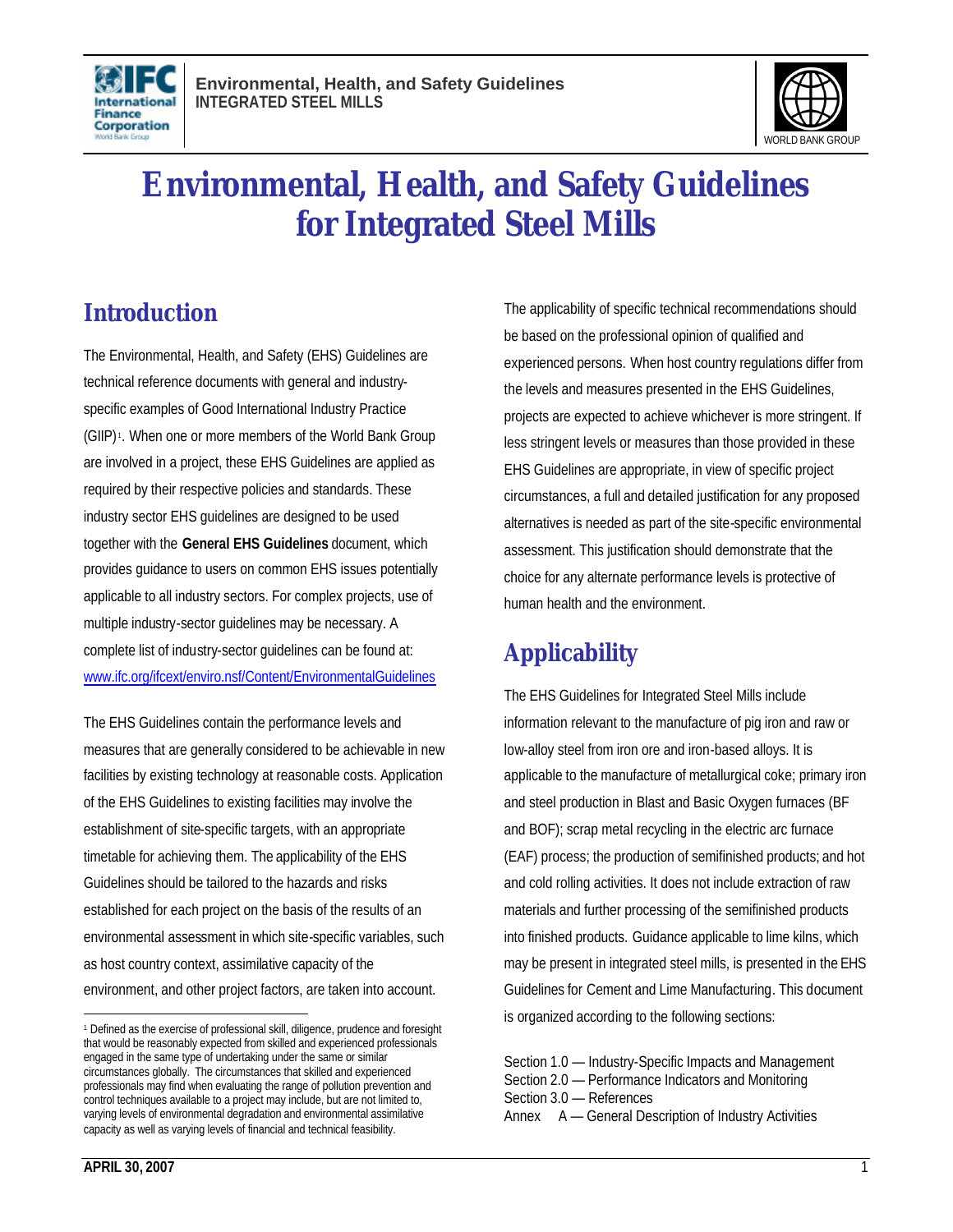



## **1.0 Industry-Specific Impacts and Management**

The following section provides a summary of EHS issues associated with steel manufacturing, which occur during the operational phase, along with recommendations for their management. Recommendations for the management of EHS issues common to most large industrial facilities during the construction and decommissioning phases are provided in the **General EHS Guidelines**.

## **1.1 Environmental**

Environmental issues associated with steel manufacturing primarily include the following:

- Air emissions
- Solid waste
- **Wastewater**
- Noise

#### **Air Emissions**

In addition to the process related air emissions discussed below, air emissions may be generated from captive power plants fueled with by-product gas (e.g. coke oven gas [COG], blast furnaces [BF] gas, and basic oxygen furnace [BOF] gas). Guidance for the management of emissions from small combustion sources with a capacity of up to 50 megawatt thermal (MWth), including guidelines for exhaust emissions, is provided in the **General EHS Guidelines**. Guidance for facilities with power generating capacities in excess of 50 MWth is provided in the **EHS Guidelines for Thermal Power**.

#### *Particulate Matter*

Particulate matter (PM) may be generated in each of the process steps, and may contain varying concentrations of mineral oxides, metals (e.g. arsenic, cadmium, mercury, lead, nickel, chromium, zinc, manganese), and metal oxides. Sources include melting and refining activities (BF, BOF, EAF) and heating furnaces (depending of type of fuels used); mechanical actions (e.g. scarfing and grinding); and handling of materials (e.g. raw materials, additive, recycled and waste materials, and by-products). Additional sources of particulate matter (PM) emissions include coal storage, conveying, charging, coking, pushing, and quenching.

Thermal Processes: Particulate matter emissions may arise from thermal processes including coke making, sintering, pelletizing, and direct reduction.

Coke oven plants are another significant source of dust emissions. Continuous particulate matter emissions may result from the under-firing process through the combustion stack. Intermittent and fugitive emissions may arise from a large number of sources including oven and leveling doors, valves, and charging holes. Other emissions may arise from pushing, quenching and screening (discontinuous emissions) and from coke oven gas (COG) treatment. Recommended measures to prevent and control particulate matter emissions from coke oven plants include<sup>2</sup>:

- Installation of collection hoods for coke oven batteries;
- Maintenance and cleaning of all fugitive emissions sources associated with the coke oven (e.g. oven chamber, oven doors, leveling doors, valves and charging holes, and frame seals ascension pipes) are essential for clean and safe operation;
- Good operational management to achieve steady state operation to, for example, avoid green push;
- Adoption of "smokeless" charging measures;
- Adoption of coke dry quenching (CDQ) system;
- Adoption of non recovery-coke battery;

1

<sup>2</sup> EC BREF (2001) on the Production of Iron and Steel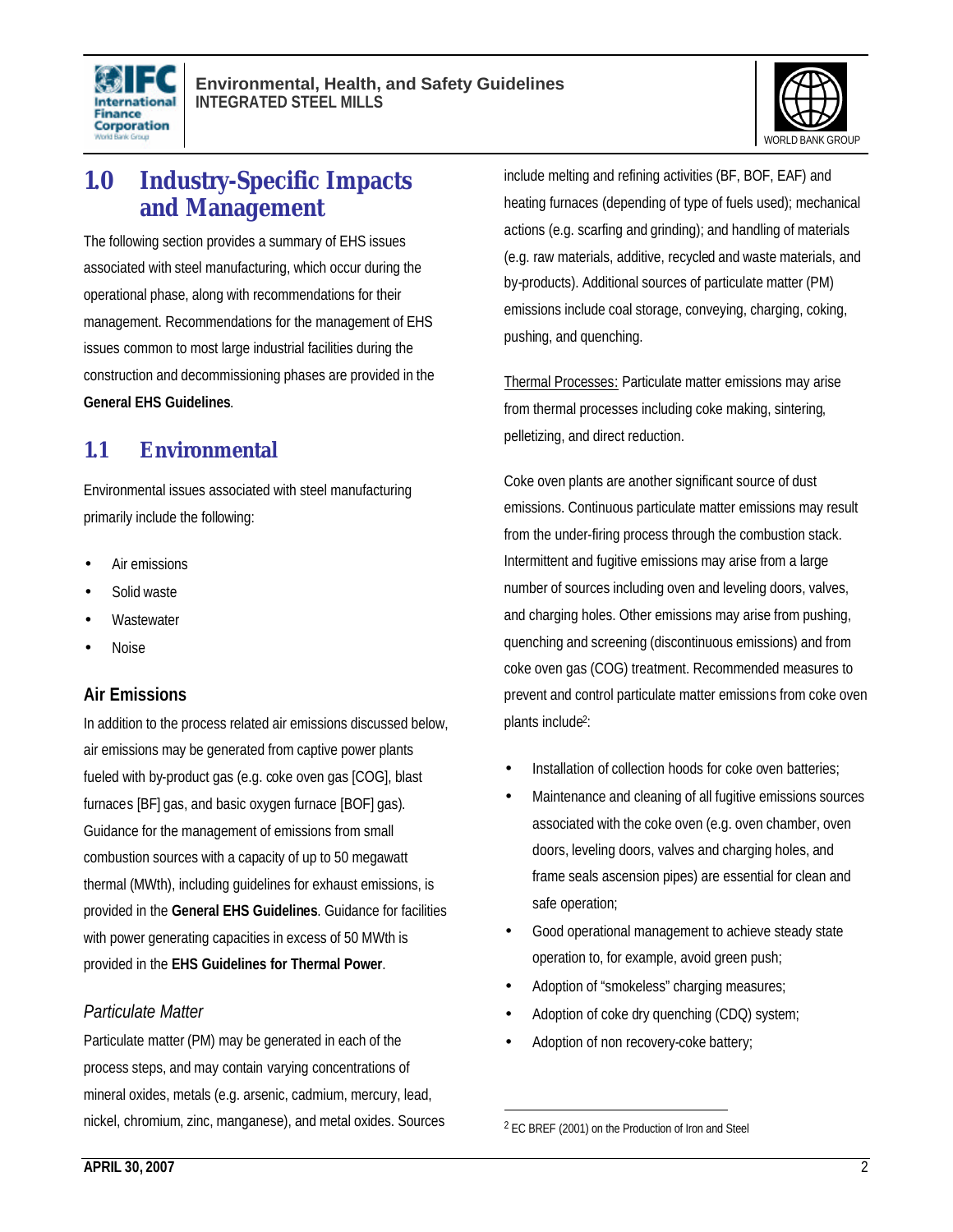



Reduction of the coke charge in the blast furnace, including use of pulverized coal injection.

Sinter plants may generate the most significant quantity of particulate matter emissions in integrated steel mills. Emissions in the sinter plant arise primarily from materials-handling operations, which result in airborne particulate matter, and from the combustion reaction on the strand.3

Recommended measures to prevent and control particulate matter emissions from the sinter plant include:

- Implement partial or total recirculation of waste gas in the sinter plant, according to sinter quality and productivity;
- Use of electrostatic precipitator (ESP) pulse systems, ESP plus fabric filter, or adoption of pre-dedusting (ESP or cyclones) in addition to high pressure wet scrubbing system for waste gas de-dusting. The presence of fine dust, which consists mainly of alkali and lead chlorides, may limit the efficiency of ESPs.

The pelletization of iron ore (an alternative to sintering) may generate dust and particulate matter emissions from grinding of raw material; from the firing zone of the induration strand; and from screening and handling activities. Recommended measures to prevent and control particulate matter emissions from pelletization are similar to those for sinter operations, as above.

Melting Activities: Particulate matter emissions generated by the blast furnace (BF) plant include emissions from the cast house (primarily iron oxide particulates and graphite) and the cleaning of BF gas leaving the top of the furnace. Measures to prevent and control particulate matter emissions from the blast furnace

include use of dedusting systems, typically including scrubbers and electrostatic precipitators (ESP), before reuse of the off-gas.

In direct reduction (direct reduction is an alternative route in primary steel production and may reduce overall emissions of dust and other pollutants significantly), dust releases are of similar character, though less than those of blast furnaces.

Particulate matter emissions from the basic oxygen furnace (BOF) arise from hot metal pre-treatment (including hot metal transfer, desulphurization and deslagging processes); charging operations; oxygen blowing to reduce carbon level and oxidation of impurities; and tapping operations.

Recommended measures to prevent and control particulate matter emissions from the BOF include:

- Use of primary controls for the flue gas of the BOF, including venturi scrubbers with or without complete combustion techniques;<sup>4</sup>
- Installation of secondary controls to capture off-gas escaping from the BOF process;
- Encapsulation of metal pouring lines with fitted extractors.

Electric arc furnaces (EAFs) generate particulate matter during melting; oxygen injection and decarbonizing phases (primary off gas emissions); and charging / tapping (secondary off-gas emissions).

Recommended measures to prevent and control particulate matter emissions from EAFs include:

<sup>3</sup> The grain size distribution of the PM from a sinter strand before abatement consists of two types: coarse PM (with a grain size about 100 µm) and fine PM (0.1-1 µm). EC BREF (2001) on the Production of Iron and Steel).

 $\overline{a}$ <sup>4</sup> Venturi scrubbers may achieve a particulate matter concentration of 5-10 mg/Nm<sup>3</sup>, although concentrations up to 50 mg/Nm<sup>3</sup> are also possible. This corresponds to particulate matter emission loads of 1 grams per ton (g/t) liquid steel (LS). When full combustion is used, particulate matter emissions to the atmosphere are in the range 25 to 100 mg/Nm<sup>3</sup> after treatment, corresponding to particulate matter emission loads of up to 180 g/t LS. EC BREF (2001) on the Production of Iron and Steel.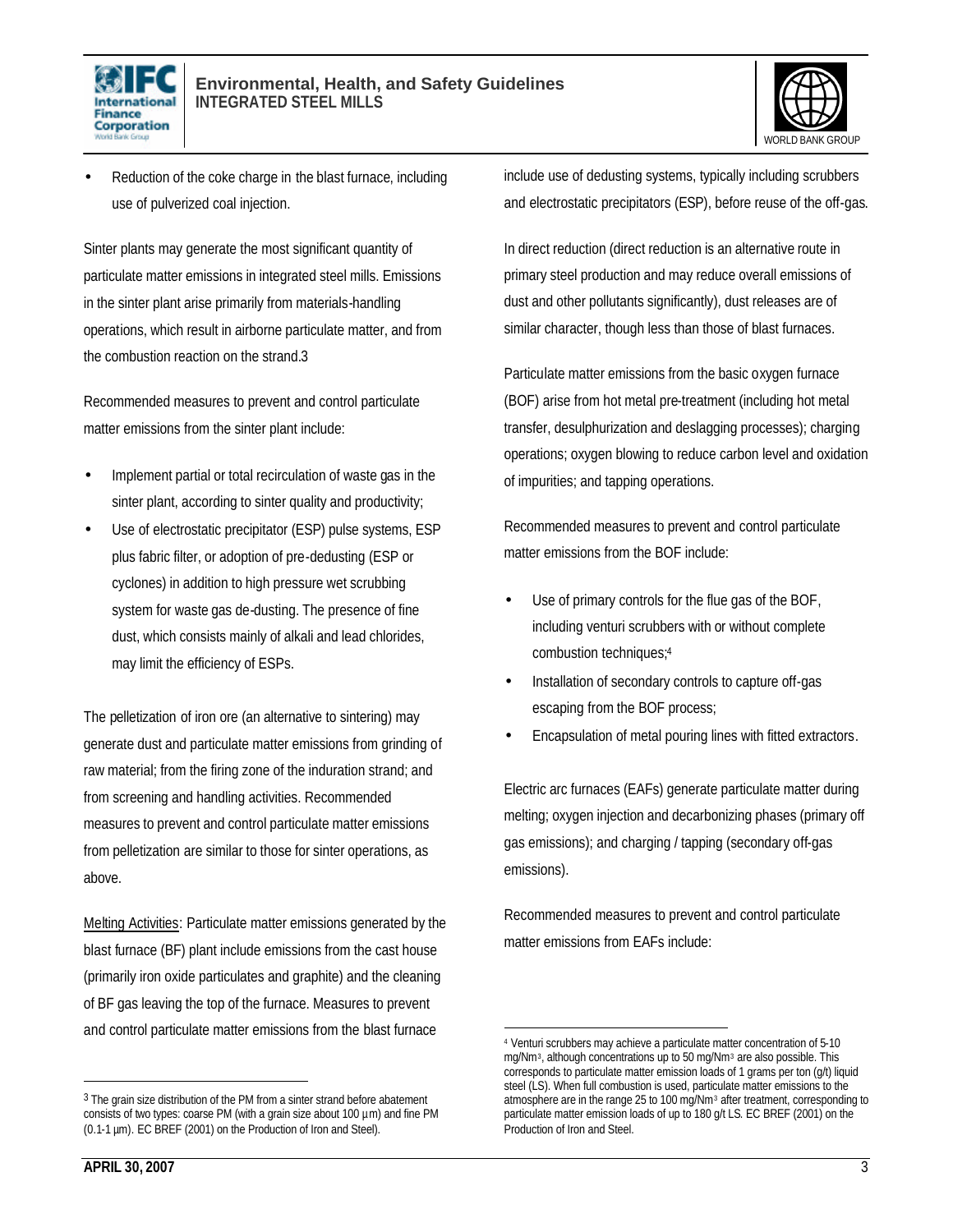



- Quick cooling of gas followed by bag filters. The bag filters can be primed with absorbents (e.g. lime or carbon) to further capture volatile impurities;
- Use of direct off-gas extraction and canopy hood enclosures and cleaning.

In the casting area (ingots and continuous casting), particulate matter and metals arise from the transfer of molten steel to the mold and from the cutting to length of the product by oxy-fuel torches during continuous casting. Exhausts should be fitted to filters and other relevant abatement equipment, especially in the casting and rolling, and finishing shops, where relevant.

Baghouse filters and ESP have higher particulate collection efficiency, whereas wet scrubbers also allow capturing watersoluble compounds (e.g. sulfur dioxide [SO<sub>2</sub>] and chlorides). Bag filters are typically installed to control melting shop emissions. They are often preceded by cyclones, which are installed to act as spark separators.**<sup>5</sup>**

Mechanical Actions: Scarfing and grinding activities may generate particulate matter emissions. Exhausts should be fitted to filters chosen based on the specified activity.

Raw Material Handling: To reduce fugitive emissions of particulate matter during handling of materials, the following prevention and control techniques are recommended:

- Use indoor or covered stockpiles or, when open-air stockpiles are unavoidable, use water spray system (not sea water, see 'Chlorides' section below), dust suppressants, windbreaks, and other stockpile management techniques;
- Design a simple, linear layout for material handling operations to reduce the need for multiple transfer points;
- Maximize use of enclosed silos to store bulk powder;
- Enclose conveyer transfer points with dust-controls;
- Clean return belts in the conveyor belt systems to remove loose dust;
- Implement routine plant maintenance and good housekeeping to keep small leaks and spills to a minimum;
- Implement correct loading and unloading practices.

Fugitive emissions of coal dust are a significant concern. Recommendations to prevent and control fugitive coal dust emissions during coal transfer, storage, and preparation include the following:

- Minimize the height of coal drop to the stockpile;
- Use of water spray systems and polymer coatings to reduce the formation of fugitive dust from coal storage (e.g. on stockpiles);
- Use of bag filter or other particulate control equipment for coal dust emissions from crushing / sizing activities;
- Installation of centrifugal (cyclone) collectors followed by high efficiency venturi aqueous scrubbers on thermal dryers;
- Installation of centrifugal (cyclone) collectors followed by fabric filtration for pneumatic coal cleaning equipment and activities;
- Use of enclosed conveyors combined with extraction and filtration equipment to prevent the emission of dust at conveyor transfer points;
- Rationalizing transport systems to minimize the generation and transport of dust on site.

### *Nitrogen Oxides*

1

Nitrogen oxides ( $NO<sub>x</sub>$ ) emissions are caused by high furnace temperature and the oxidation of nitrogen.  $NO<sub>X</sub>$  emissions are associated with sinter operations<sup>6</sup>; pelletization plant operations;

<sup>5</sup> The adoption of ESP or/and cyclones, as pre-treatments, and bag filters may typically achieve emissions levels from 10 to 20 mg/Nm<sup>3</sup> .

<sup>6</sup> EC BREF (2001) on the Production of Iron and Steel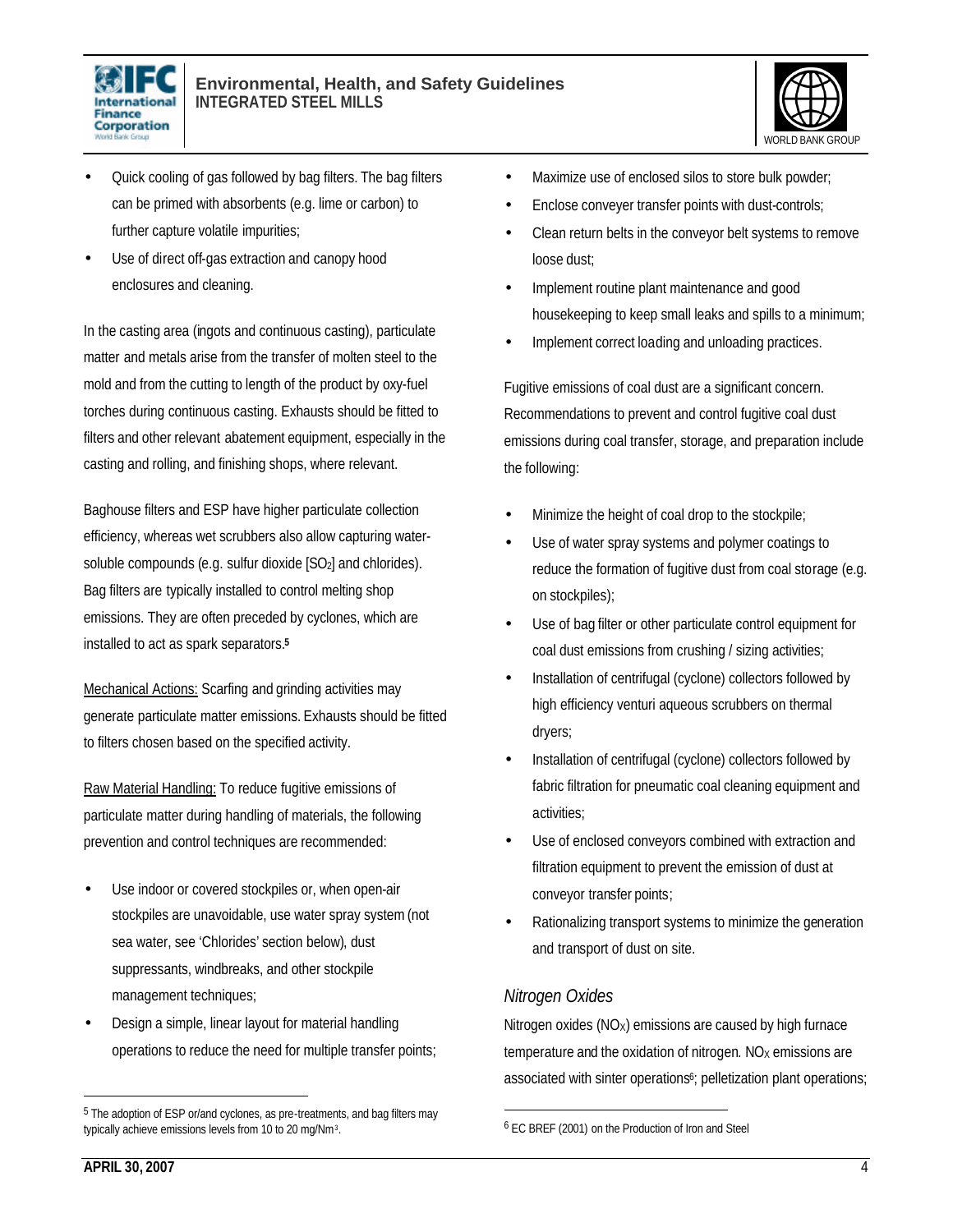



fuel combustion for coke oven firing, including the combustion of recycled coke oven gas; cowper and hot stoves in the BF process; the use of process gases or high air combustion temperature in the re-heating and annealing furnace; and from mixed acid pickling, among other sources.

General recommended techniques to prevent and control the generation of NOx are addressed in the **General EHS Guidelines**. Other specific recommended techniques for the prevention and control of  $NO<sub>X</sub>$  emissions in steel operations include:

- Application of waste gas recirculation;
- Use of oven batteries with multi-stage air supply systems;
- Adoption of suppressed combustion in BOF.

#### *Sulfur Dioxides*

Sulfur dioxide (SO<sub>2</sub>) emissions are mainly associated with combustion of sulfur compounds in the sinter feed, primarily introduced through the coke breeze<sup>7</sup>. SO<sub>2</sub> emissions may also result during the induration process in pelletization, and from coke oven firing.<sup>8</sup> The SO<sub>2</sub> emission level in waste gases from reheating and annealing furnaces depends on the sulfur-content in the available fuel.

General recommended techniques to prevent and control the generation of SO2 emissions are addressed in the **General EHS Guidelines**. Other specific recommended techniques for the prevention and control of SO2 include the following:

- Selection of raw feedstocks with low sulfur content;
- Minimizing the sulfur content of the fuel;
- Addition of absorbents such as hydrated lime [Ca(OH)<sub>2</sub>], calcium oxide (CaO), or fly ashes with high CaO content injected into the exhaust gas outlet before filtration;
- Installation of gas wet scrubbing systems in dedicated collecting and dedusting system;
- Use of a wet-scrubber injection of a slurry mix containing calcium carbonate (CaCO<sub>3</sub>), CaO, or Ca(OH) $_2$ <sup>9</sup>;
- $\bullet$  Use of a dry scrubber, if necessary<sup>10</sup>.

## *Carbon Monoxide*

Sources of carbon monoxide (CO) include waste gases from the sinter strand, coke oven, BOF, BF and EAF. CO is generated from the oxidation of coke in smelting and reduction processes, and from the oxidation of the graphite electrodes and the carbon from the metal bath during melting and refining phases in EAFs. Recommended pollution prevention and control techniques to reduce CO emissions include the following:

- Full capture of off-gases from coke oven, BF and BOF;
- Recycling gases containing CO;
- Use of foamy slag practices in EAF process.

## *Chlorides and Fluorides*

 $\overline{a}$ 

Chlorides and fluorides are present in the ore and tend to form hydrofluoric acid (HF), hydrochloric acid (HCl), and alkali chlorides during the sintering and pelletization processes. HF and HCl may arise from off gas in the EAF process, depending on the quality of the scrap charged. Hydrogen chloride emissions arise from pickling lines (HCl type), and necessitate use of HCl recovery systems. Recommended pollution prevention and control techniques include:

<sup>7</sup> EC BREF (2001) on the Production of Iron and Steel

 $8$  The level of  $SO<sub>2</sub>$  emissions is related to the sulfur content of the fuel (enriched blast furnace gas or coke oven gas) and the sulfur content of the coke oven gas depends on the desulfurization performance of the coke oven gas treatment plant.

<sup>&</sup>lt;sup>9</sup> This technique can commonly achieve a SO<sub>2</sub> removal efficiency of up to 90 percent. Its implementation also allows reduction of hydrogen chloride (HCl), hydrogen fluoride (HF), ammonia (NH3), and metals emissions. <sup>10</sup>This is a more expensive and therefore less common technique than wet scrubbers.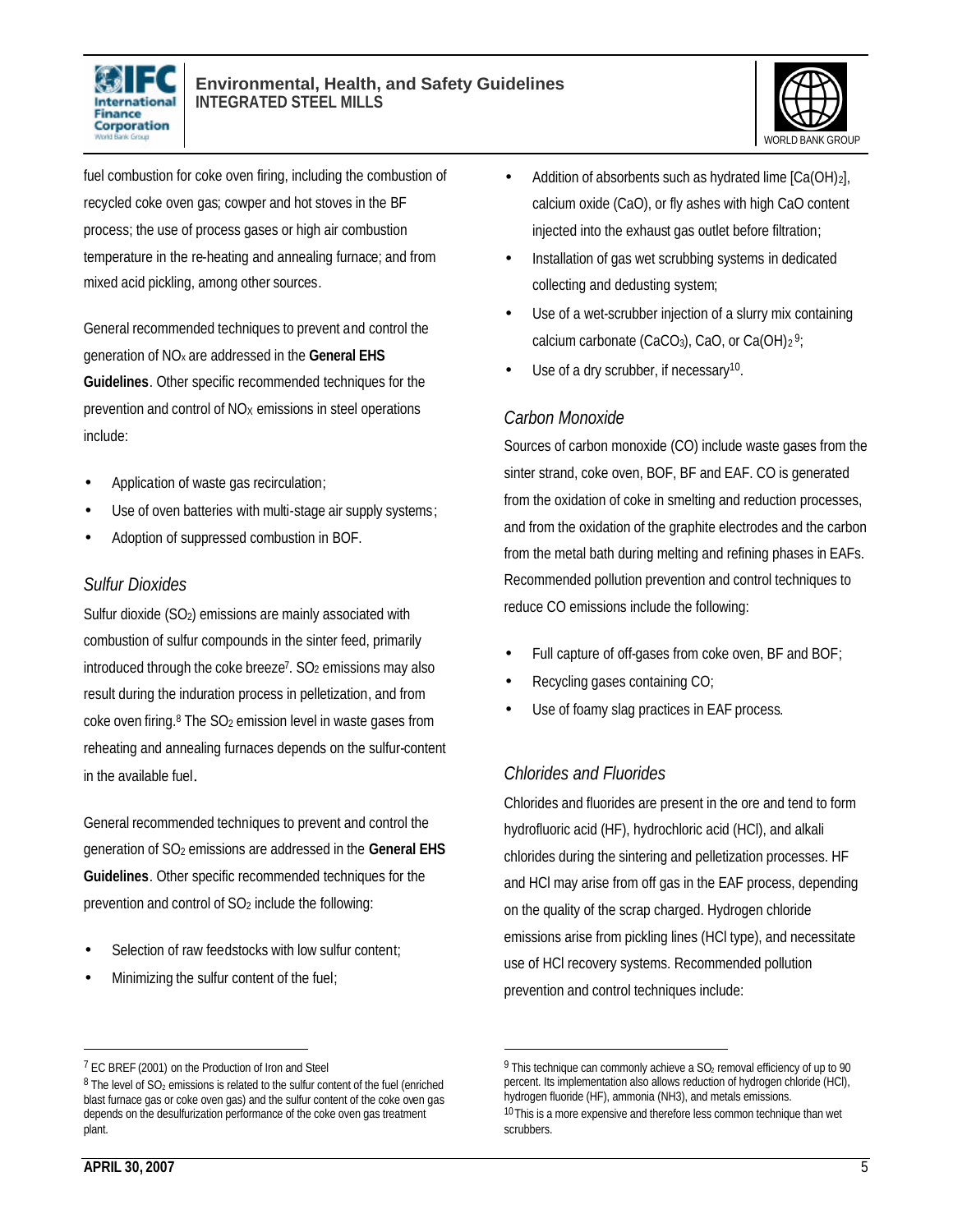



- Use of dry dedusting or wet scrubbing techniques, which are also typically installed to control particulate matter and sulfur oxide emissions respectively;
- Control the input of chlorine via raw materials through the materials selection process;
- Avoid spraying with sea water;
- If it is necessary to exclude chlorine from the system, the chlorine-rich fine fraction of filter dust should not be recycled to the sinter feed (although it is generally favorable to recycle all iron-bearing process residues).

## *VOCs and Organic HAPs*

Volatile organic compounds (VOC) and polynuclear aromatic hydrocarbons (PAH) may be emitted from various stages in steel manufacturing including from off gas in the sintering and pelletization processes due to oil entering the sinter or pelletization feed (mainly through the addition of mill scale); from coke ovens, quenching, and the by-product plant; and from the EAF, especially when coal is added as a 'nest' to the scrap basket. PAH also may be present in the EAF scrap input, but may also be formed during EAF operation<sup>11</sup>. Hydrocarbons and misted oil emissions may also arise from the cold rolling mill (tandem mill) operations.

Recommended pollution prevention and control techniques for VOC emissions include the following process integrated measures:

- Pre-treat mill scales through such practices as pressure washing to reduce oil content;
- Optimize operation practices, particularly combustion and temperature controls;
- Minimize oil input via dust and mill scale through use of "good housekeeping" techniques in the rolling mill;
- Recirculation of off-gas;
- Treat the captured off-gas through post combustion, chemical scrubbing, or biofiltration.

#### *Dioxins and Furans*

Sinter plants are a significant potential source of olychlorinated dibenzodioxin and dibenzofuran (dioxins and furans orPCDD/F) emissions. PCDD/F may be produced if chloride ions, chlorinated compounds, organic carbon, catalysts, oxygen, and certain temperature levels exist simultaneously in the metallurgical process. In addition, high oil content in mill scale may give rise to higher emissions of PCDD/F. Another potential PCDD/F emissions source is off-gas in the EAF. The potential presence of polychlorinated biphenyls (PCB), PVC, and other organics in the scrap input (shredded scrap mainly obtained from old equipment) may be a source of concern, due to its high potential for PCDD/F formation. 12

Recommended techniques to prevent and control PCDD/F emissions include the following:

- Recirculation of waste gases may reduce pollutant emissions and reduces the amount of gas requiring end-ofpipe treatment;
- Fine feed material (e.g. dust) should be agglomerated;
- In sintering plants: minimizing chloride input in the bed; use of additions such as burnt lime; and control of mill scale oil content (<1 percent);
- Exclude the chlorine-rich fine fraction of filter dust from recycling in the sinter feed;
- Use of clean scrap for melting;
- Use of post combustion of the EAF off gas to achieve temperatures above 1200°C, and maximizing residence

<sup>•</sup> Use of advanced emission collection and demisting systems (e.g. precoated bag filters);

<sup>11</sup> EC BREF (2001) on the Production of Iron and Steel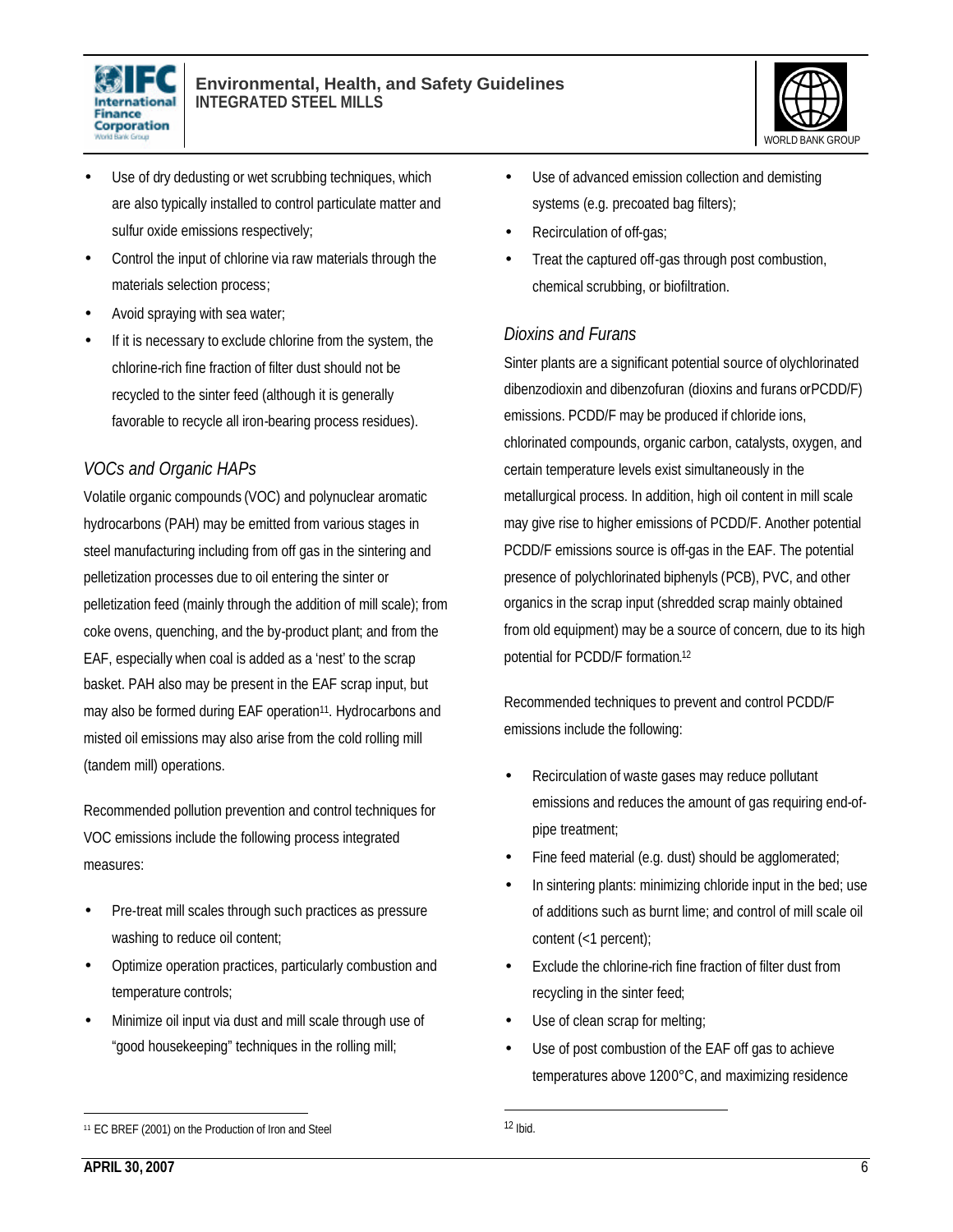



time at this temperature. The process is completed with a rapid quenching to minimize time in the dioxin reformation temperature range;

- Use of oxygen injection to ensure complete combustion;
- Injection of additive powders (e.g. activated carbons) into the gas stream to adsorb dioxins before the dust removal by filtration (with subsequent treatment as a hazardous waste);
- Installation of fabric filters with catalytic oxidation systems.

#### *Metals*

Heavy metals may be present in off gas fumes from thermal processes. The amount of metal emissions depends on the particular process type and on the composition of raw materials (iron ore and scrap). Particulates from the sinter plant, BF, BOF, and EAF may contain zinc (which has the highest emission factor in EAFs, particularly if galvanized steel scrap is used); cadmium; lead; nickel; mercury; manganese; and chromium. 13

Metal particulate emissions should be controlled with highefficiency dust abatement techniques applied to particulate emissions control as discussed above. Gaseous metal emissions are typically controlled through the cooling of gases followed by bag filters.

## *Greenhouse Gases (GHGs)*

Steel manufacturing facilities are energy intensive and may emit significant amounts of carbon dioxide  $(CO<sub>2</sub>)$ . GHG emissions from integrated steel mills are mainly generated from the combustion of fossil fuels such as coal for energy (heat), ore reduction, electrical energy production, and the use of lime as feedstock. The average value of carbon dioxide intensity in the sector is estimated at 0.4 t C/t of crude steel. In addition to the sector specific information below, the **General EHS Guidelines**

contains recommendations for energy efficiency and the management of greenhouse gases.

Recommended carbon dioxide (CO<sub>2</sub>) emission prevention and control techniques include the following:

- Minimize energy consumption and increase energy efficiency through primary measures, including, but not limited to:
	- o Adequate surface insulation to limit heat dispersion
	- o Control of the air / fuel ratio to reduce gas flow
	- o Implementation of heat recovery systems
	- o Use of waste gas through a heat exchanger to recover gas thermal energy, and as a combustion gas to produce hot water and air, and / or steam and power
- Implement good practice for combustion, such as oxygen enrichment or preheating of blast air and automatic control of combustion parameters;
- Preheat clean scrap;
- Reduce fuel consumption in heating and thermal treatment by using recovery gas and / or adopting good combustion control;
- Select fuel with a lower ratio of carbon content to calorific value, such as natural gas (CH<sub>4</sub>). CO<sub>2</sub> emissions from the combustion of CH4 account for approximately 60 percent of the emissions from coal or pet-coke;
- Recover energy wherever possible, utilize all process gases (e.g. coke gas, blast furnace gas, basic oxygen furnace gas), and install a top gas pressure recovery turbine (TRT) in the blast furnace;
- Optimize intermediate storage logistics to allow for a maximum rate of hot charging, direct charging or direct rolling, thereby reducing reheating needs;
- Use near-net-shape casting and thin slab casting processes, where feasible.

<sup>13</sup> EC BREF (2001) on the Production of Iron and Steel; EC BREF (2001) on the Ferrous Metals Processing Industry.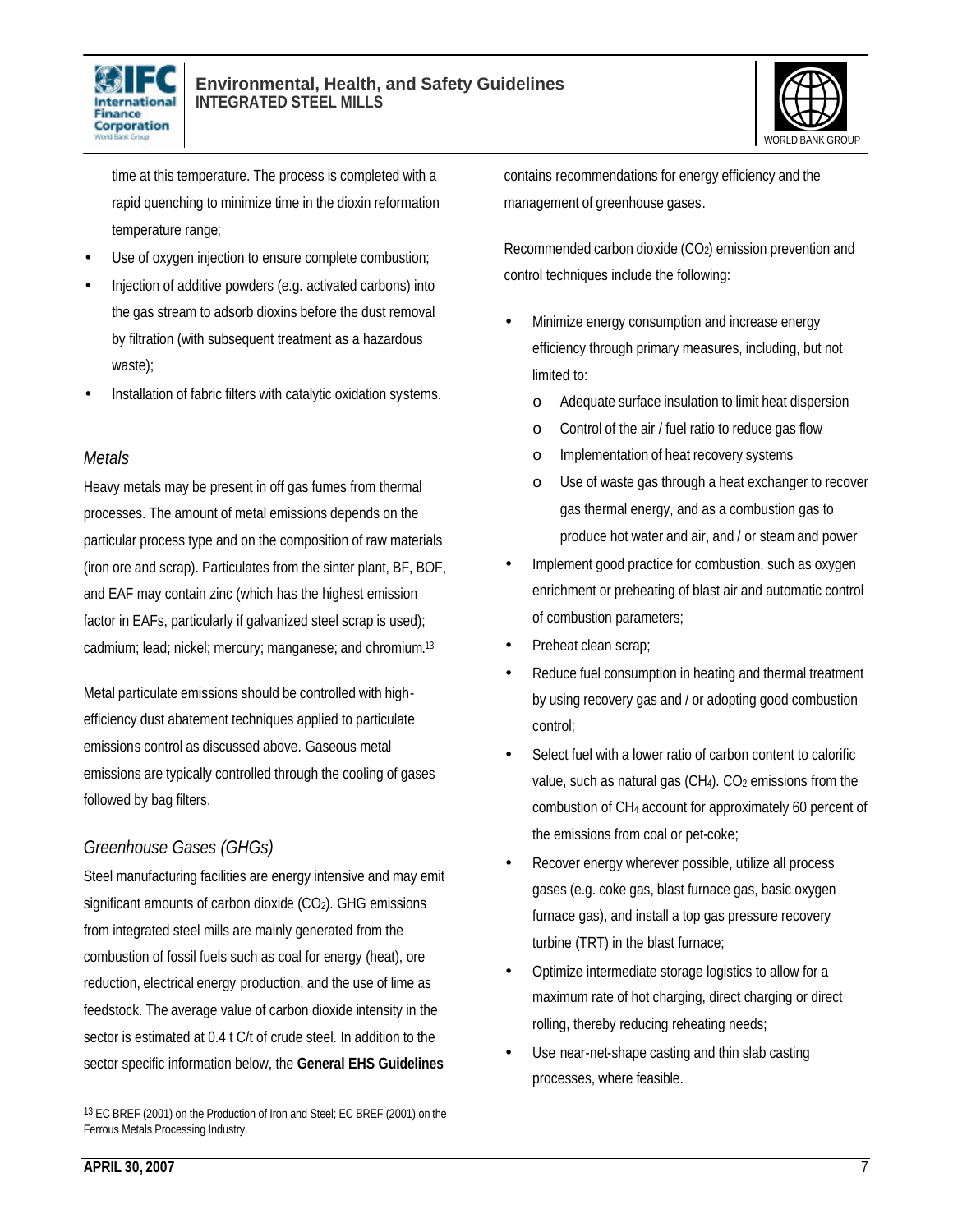



#### **Solid Wastes and By-products**

Most waste residue from the integrated iron and steel sector is recycled to obtain added value from various types of byproducts, slag, scales and dust. Waste materials may include slag from BF; fine dust and sludge from BF gas cleaning; fine dust from BOF gas cleaning; some BOF slag; high alkali chlorides and heavy metal chlorides from the last field of electrostatic precipitators; and treatment of the off-gas from sinter strands.

Tar and other organic compounds (e.g. BTX) recovered from COG in the coke oven gas treatment plant should be managed so as to avoid leaks or accidental releases, according to the hazardous materials storage guidance presented in the **General EHS Guidelines**, and recycled into the coke making process<sup>14</sup> or sold for use in other industrial activities. Additional guidance on management of solid and hazardous waste is provided in the **General EHS Guidelines**.

#### *Slag*

Slag residues may be sold as by-products (e.g. slag from BF or from BOF for use in civil engineering, road construction, and in the cement industry). EAFs produce a significant amount of slag. Where reuse of EAF slag is not financially or technically feasible, it should be disposed of, along with the dust from the treatment of off-gas, in a landfill designed with consideration of slag and dust characteristics. Local geological conditions also should be considered when locating slag heaps.

#### *Metallic Waste*

Metallic waste and by-products from rolling and finishing operations (e.g. scarfing scale / swarf, dusts from scarfing, rolling mill scale, water treatment and mill scale sludge, grinding sludge, and oil / greases) should be reused in the process.

Some by-products (e.g.oily mill scale and grinding sludges from water treatment plants), should be conditioned before internal recycling, such as reduction of oil content and depending on process requirements. Metals from filter dust, slag, and waste metals should be recovered and recycled to sinter feed.

#### *Acids*

Pickling acid regeneration sludge can be recycled in steel plants (EAF and blast furnace) or processed for the production of iron oxides. The iron oxide from hydrochloride acid regeneration can be used in several industries as a high quality input (e.g. production of ferromagnetic materials, iron powder, or construction material, pigments, glass and ceramics)<sup>15</sup>.

## *Sludge Treatment*

Sludge from wastewater treatment may contain heavy metals (e.g. chromium, lead, zinc, and nickel) and oil and grease. Part of the sludge from wastewater treatment may be internally recycled or else deposited in special landfills. Sludge reuse may require a pre-treatment stage, which typically consists of pressing, drying, and granulation.

## *Decommissioning Waste*

Decommissioning wastes in steel manufacturing facilities may include insulation materials containing asbestos, as well as contaminated soil and groundwater media from areas such as the coal storage stockpiles, the coke oven and coke oven gas treatment plant. Guidance on the management of waste materials, decommissioning activities, and contaminated land is presented in the **General EHS Guidelines**.

#### **Wastewater**

Effluent streams normally present in the sector include cooling water, stormwater, rinse water, and several different process effluent streams. Cooling water is normally recycled within the

<sup>14</sup> Hazardous process wastes containing organics should be recycled into coke ovens.

 $\overline{a}$ 15 EC BREF (2001) on the Ferrous Metals Processing Industry.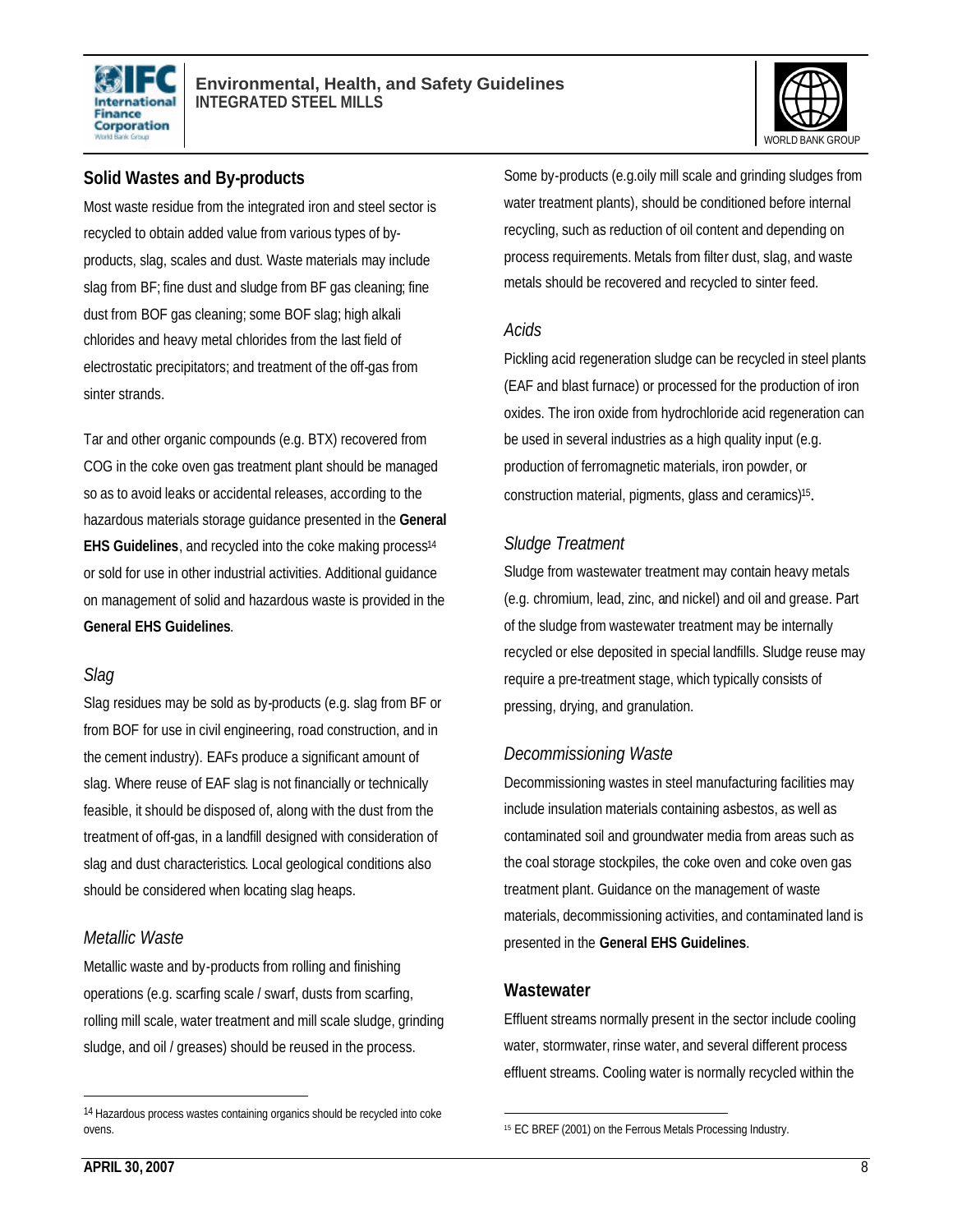



process. Rinse water may contain suspended solids, dust, lubricating oil, and other pollutants depending on the process.

Recommended measures to prevent effluent generation from cooling and rinsing water activities include the following:

- Prepare a plant wide water recycling plan to maximize efficiency of water use. More than 95 percent recycling of water is normally achievable;
- Dry techniques for removal of dust from plant equipment and premises should be used where possible, and rinse water should be collected and treated before discharge or reuse;
- Collect spillages and leakages (e.g. using safety pits and drainage systems).

#### *Industrial Process Wastewater*

Process effluent sources include the coke oven plant, the rolling process, and the pickling plant.

Coke Oven Plant: Effluent streams generated in the coke oven plant include water from the tar / water separator (consisting of water vapor formed during the coking process and condensate water used in coolers and for cleaning the COG); water from wet oxidative desulphurization system; and water from the closed cooling system.

Effluent from the tar / water separator contains high concentrations of ammonia. This effluent should be treated with an ammonia stripper, and the resulting stream contains various organic (such as phenols) and inorganic compounds (such as residual ammonia and cyanides). A phenol-specific biological treatment should be employed at the coke plant.

Batch emissions to water can in some cases be generated by wet coke quenching operations. Excess quenching water should be collected and used for the next quenching operation.

Effluent from the wet oxidative desulfurization processes may contain suspended solids (including heavy metals), PAHs, sulfur compounds, and fluorides / chlorides, depending on the adopted dedusting systems. This effluent stream may have a detrimental effect on the biological wastewater treatment plant. Indirect gas cooling water is recirculated and will not influence the wastewater quantity. In the case of direct gas cooling, the cooling water should be considered as a washing liquor and eventually drained via the still.<sup>16</sup>

Rolling Process: Effluent from scale removal contains suspended solids and emulsified oil, in addition to coarse scale. Treatment of effluent includes a sedimentation basin in which solids, mainly iron oxides, are allowed to settle at the bottom of the basin and the oil pollutants on the surface are removed by means of skimmers and discharged to collecting basins. Cooling water from rolling processes should be collected and treated prior to reuse.

Pickling plants: Pickling plants generate three streams of process effluent, including rinse water, spent pickle baths, and other wastewaters (e.g. water from fume absorbers of the pickling tank exhaust system and flushing water from plant cleaning). The largest volume of waste water derives from rinsing, whereas the most significant contamination load comes from the continuous or batch exchange of pickle baths<sup>17</sup>.

Recommended techniques to prevent effluent from pickling plants include the following:

- Install acid recovery and recycling unit;
- Reduce effluent volume and minimize contaminant loading of the waste streams through optimization of the pickling process;

<sup>16</sup> EC BREF (2001) on the Production of Iron and Steel

<sup>&</sup>lt;sup>17</sup> EC BREF (2001) on the Ferrous Metals Processing Industry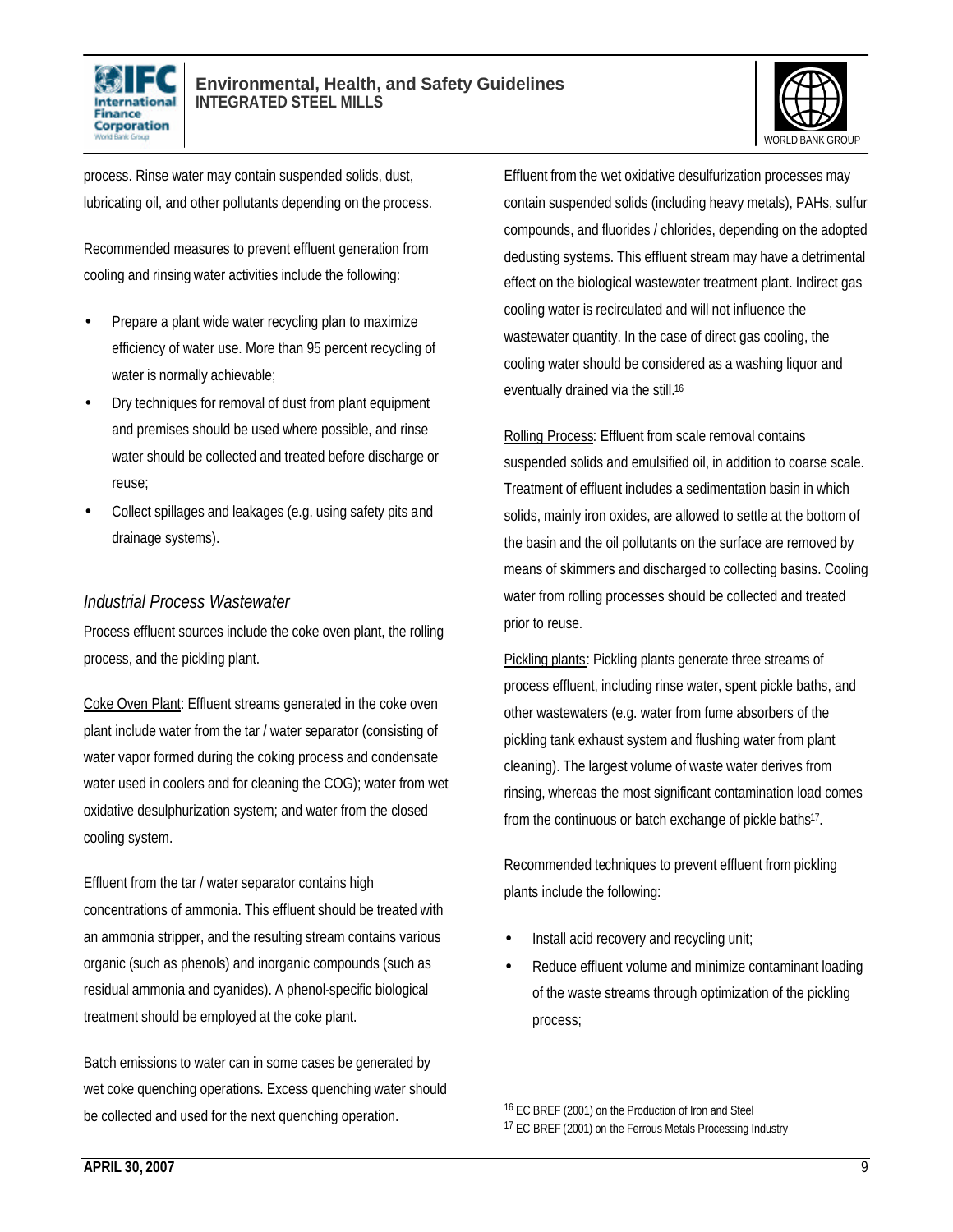



• Apply counterflow cascading and, in some cases, recycling of acid-pickling rinse water discharges to the acid regeneration plant.

#### *Process Wastewater Treatment*

Techniques for treating industrial process wastewater in this sector include source segregation and pretreatment of wastewater streams for (i) reduction in ammonia using air stripping, (ii) reduction in toxic organics, such as phenols using biological treatment and (iii) reduction in heavy metals using chemical precipitation, coagulation and flocculation, etc. Typical wastewater treatment steps include oil water separators or dissolved air floatation for separation of oils and floatable solids; filtration for separation of filterable solids; flow and load equalization; sedimentation for suspended solids reduction using clarifiers; dewatering and disposal of residuals in designated hazardous waste landfills. Additional engineering controls may be required for (i) advanced metals removal using membrane filtration or other physical/chemical treatment technologies, (ii) removal of recalcitrant organics using activated carbon or advanced chemical oxidation, and (iv) reduction in effluent toxicity using appropriate technology (such as reverse osmosis, ion exchange, activated carbon, etc.). Wastewater treatment methods typically include coagulation / flocculation / precipitation using lime or sodium hydroxide; pH correction / neutralization; sedimentation / filtration / flotation and oil separation; and activated carbons.<sup>18</sup> Additional guidance on wastewater management techniques is presented in the **General EHS Guidelines**.

Management of industrial wastewater and examples of treatment approaches are discussed in the **General EHS Guidelines**. Through use of these technologies and good practice techniques for wastewater management, facilities should meet the Guideline Values for wastewater discharge as indicated in the relevant table of Section 2 of this industry sector document.

### *Other Wastewater Streams & Water Consumption*

Guidance on the management of non-contaminated wastewater from utility operations, non-contaminated stormwater, and sanitary sewage is provided in the **General EHS Guidelines**. Contaminated streams should be routed to the treatment system for industrial process wastewater. Contaminated stormwater may result from coal, coke and other material storage areas.<sup>19</sup> Soil surrounding outdoor coal storage areas may be impacted by highly acidic leachate containing polycyclic aromatic hydrocarbons (PAHs) and heavy metals. Industry-specific recommendations include:

- Store scrap and other materials, (e.g. coke and coal) under cover and / or in bunded area to limit contamination of stormwater and collect drainage;
- Pave process areas, segregate contaminated and noncontaminated stormwater, and implement spill control plans. Route stormwater from process areas into the wastewater treatment unit:
- Design leachate collection system and location of coal storage facilities to prevent impacts to soil and water resources. Coal stockpile areas should be paved to segregate potentially contaminated stormwater for pretreatment and treatment in the wastewater treatment unit.

Recommendations to reduce water consumption, especially where it may be a limited natural resource, are provided in the **General EHS Guidelines**.

<sup>18</sup> EU IPPC BREF Document on BAT in the Ferrous Metals Processing Industry

 $\overline{a}$ <sup>19</sup> EC BREF (2001) on the Production of Iron and Steel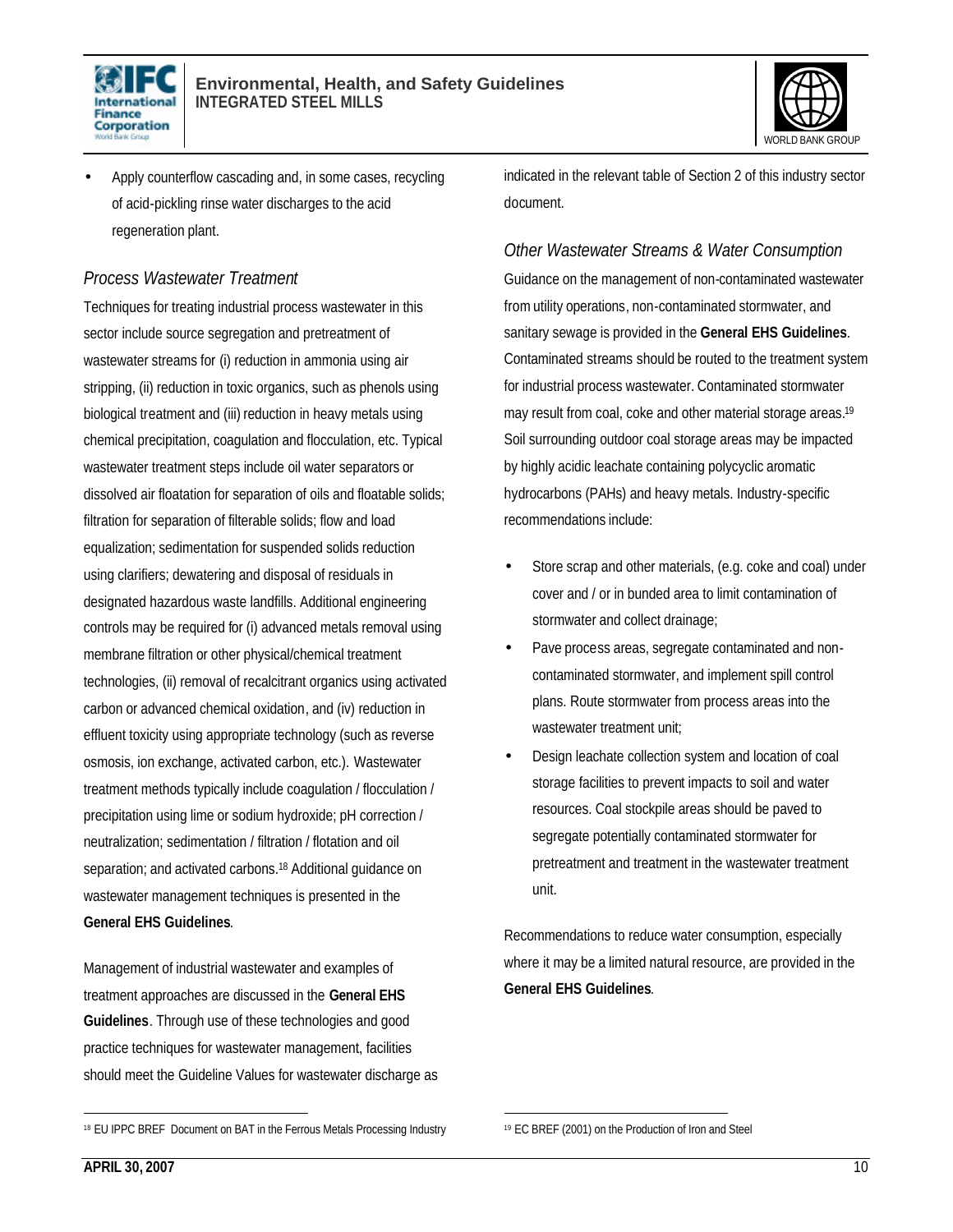



#### **Noise**

Integrated steel manufacturing facilities generate noise from various sources including scrap and product handling; waste or by-product gas fans; process cooling and draft fans; rotating equipment in general; dedusting systems; furnace charging; EAF melting processes; fuel burners; cutting activities; wire rod pay-off units; and transport and ventilation systems. Recommended techniques to reduce, prevent, and control noise include the following:

- Enclose the process buildings and / or insulate structures;
- Cover and enclose scrap and plate / slab storage and handling areas;
- Enclose fans, insulate ventilation pipes, and use dampers;
- Adopt foaming slag practice in EAFs;
- Limitation of scrap handling and transport during nighttime, where required.

Noise abatement measures should achieve the ambient noise levels described in the **General EHS Guidelines.**

## **1.2 Occupational Health and Safety**

Occupational health and safety issues during the construction, operation, maintenance, and decommissioning of integrated steel manufacturing facilities are common to those of large industrial facilities, and their prevention and control is discussed in the **General EHS Guidelines**.

In addition, the following occupational health and safety issues are specific to steel manufacturing activities:

- Physical hazards
- Heat and hot liquids
- Radiation
- Respiratory hazards
- Chemical hazards
- **Electrical hazards**
- Noise
- Entrapment hazards
- Fire and explosions

#### **Physical Hazards**

Recommendations for the prevention and control of general physical hazards are presented in the **General EHS Guidelines**. Industry specific physical hazards are discussed below.

Potential physical hazards in integrated steel mill operations are related to handling of large and heavy raw materials and product (e.g. blast furnace and EAF charging, storage and movement of billets and thick slabs, movement of large ladles containing liquid iron and steel); heavy mechanical transport (e.g. trains, trucks and forklifts); grinding and cutting activities (e.g. contact with scrap material ejected by machine-tools); rolling processes (e.g. collision and crushing high speed rolled materials and processes); and work at heights (e.g. platforms, ladders, and stairs).

## *Heavy Loads / Grinding & Cutting / Rolling*

Lifting and moving heavy loads at elevated heights using hydraulic platforms and cranes presents a significant occupational safety hazard in steel mills. Recommended measures to prevent and control potential worker injury include the following;

- Clear signage in all transport corridors and working areas;
- Appropriate design and layout of facilities to avoid crossover of different activities and flow of processes;
- Implementation of specific load handling and lifting procedures, including:
	- o Description of load to be lifted (dimensions, weight, position of center of gravity)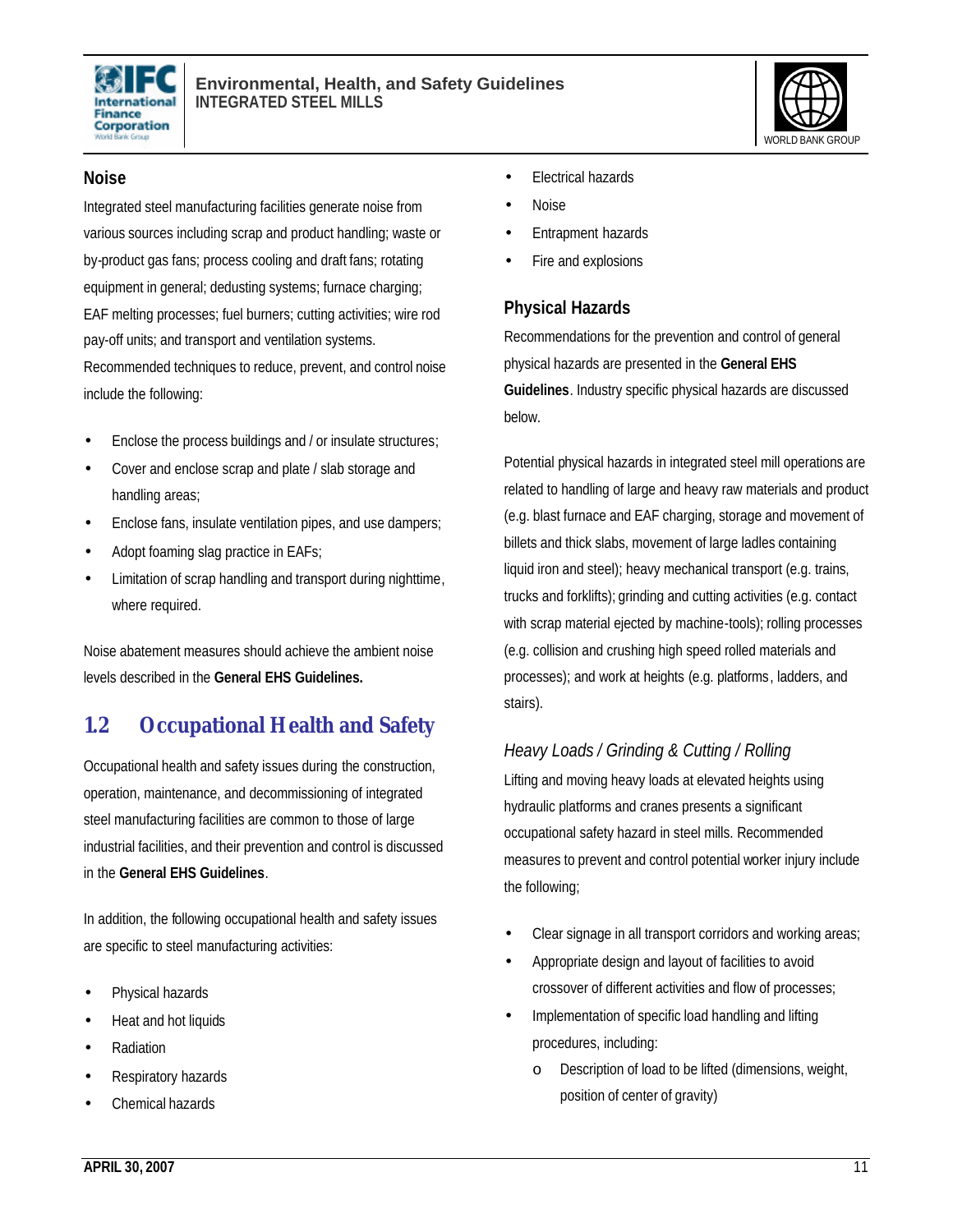



- o Specifications of the lifting crane to be used (maximum lifted load, dimensions)
- o Train staff in the handling of lifting equipments and driving mechanical transport devices
- The area of operation of fixed handling equipment (e.g. cranes, elevated platforms) should not cross above worker and pre-assembly areas;
- Material and product handling should remain within restricted zones under supervision;
- Regular maintenance and repair of lifting, electrical, and transport equipment should be conducted.

Prevention and control of injuries related to grinding and cutting activities, and use of scrap, include the following:

- Locate machine-tools at a safe distance from other work areas and from walkways;
- Conduct regular inspection and repair of machine-tools, in particular protective shields and safety devices / equipment;
- Train staff to properly use machines-tools, and to use appropriate personal protection equipment (PPE).

Prevention and control of hazards associated with rolling processes and activities include the following:

- Provide grids around stands and shields where rolled material could accidentally come off rolling guides;
- Provide rails along transfer plate with interlocked gates that open only when machine is not in use.

## **Heat and Hot Liquid**

High temperatures and direct infrared (IR) radiation are common hazards in integrated steel mills. High temperatures can cause fatigue and dehydration. Direct IR radiation also poses a risk to sight. Potential contact with hot metal or hot water may occur from the cooling spray zone of continuous casting, from

splashes of melted metal, and from contact with hot surfaces. Recommended measures for prevention and control of exposure to heat and hot liquids / materials include the following:

- Shield surfaces where close contact with hot equipment or splashing from hot materials is expected (e.g. in coke oven plants, blast furnaces, BOF, EAF, continuous casting and heating oven in rolling plants, and ladles);
- Implement safety buffer zones to separate areas where hot materials and items (e.g. billets, thick slabs, or ladles) are handled or temporarily stored. Rail guards around those areas should be provided, with interlocked gates to control access to areas during operations;
- Use appropriate PPE (e.g. insulated gloves and shoes, goggles to protect against IR and ultraviolet radiation, and clothing to protect against heat radiation and liquid steel splashes);
- Install cooling ventilation to control extreme temperatures;
- Implement work rotations providing regular work breaks, access to a cool rest area, and drinking water.

### **Radiation**

Gamma ray testing of steel mill equipment and products during operation is typically required to determine the steel composition and integrity. The following techniques may be used to limit the worker exposure risk:

- Gamma ray testing should be carried out in a controlled, restricted area using a shielded collimator. No other activities should be undertaken in the testing area;
- All incoming scrap should be tested for radioactivity prior to use as feedstock material;
- If the testing area is near the plant boundary, ultrasonic testing (UT) should be considered as an alternative to gamma ray techniques;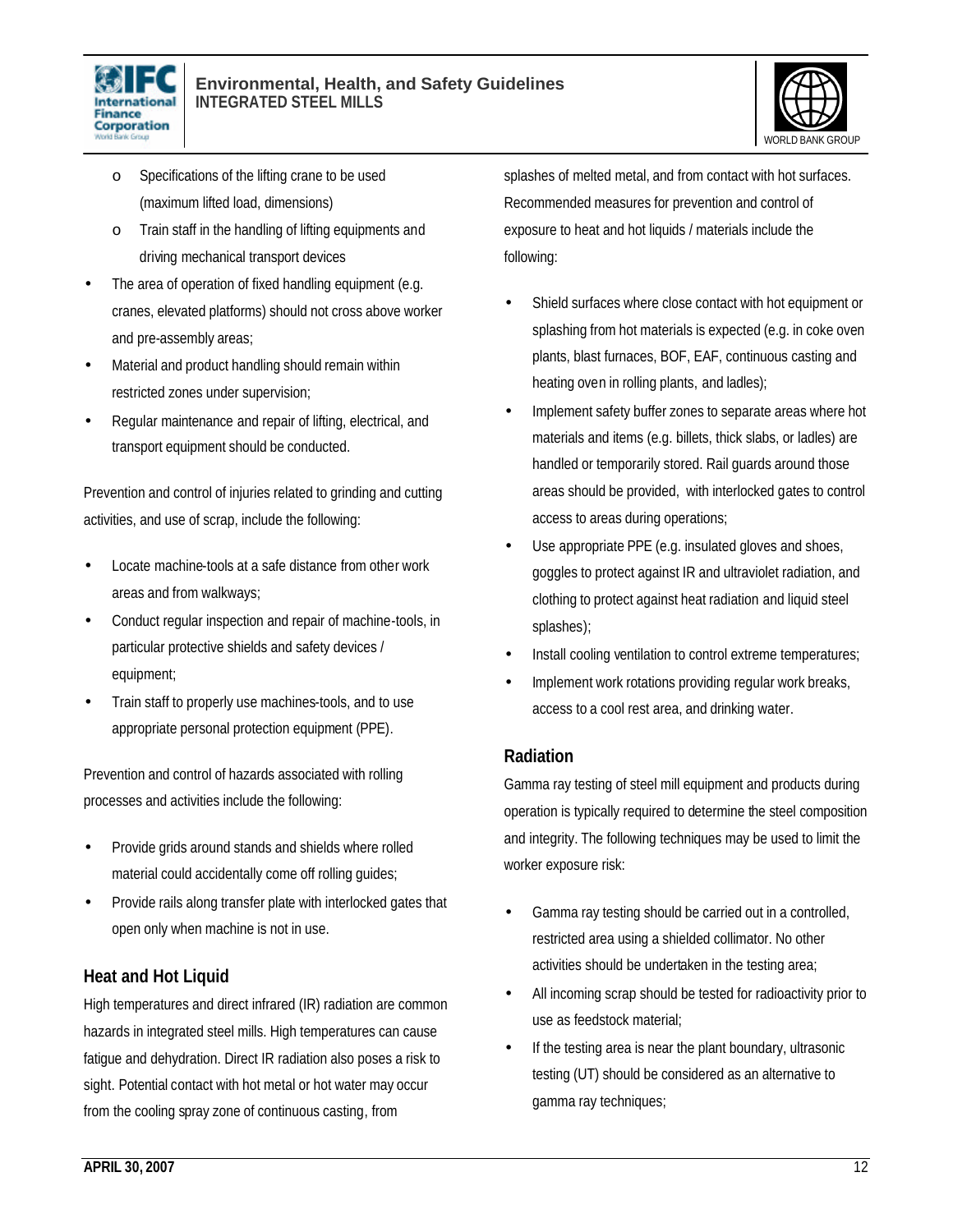



• Regular maintenance and repair should be conducted on testing equipment, including protective shields.

### **Respiratory Hazards**

#### *Insulation Materials*

Asbestos and other mineral fibers have been widely used in older plants and may pose a risk from inhalation of cancercausing substances. Recommended management practices include:

- A plant-wide survey and a management plan for asbestoscontaining insulation materials should be completed by certified professionals;
- Damaged or friable material should be repaired or removed while other materials may be monitored and managed insitu. Any handling of insulation materials deemed to contain asbestos or any other hazardous material should only be performed by properly trained and certified contractors and personnel following internationally accepted procedures for their repair or removal;
- Use of asbestos must be avoided in new installations or upgrades;
- An LDPE sheet should be placed under the item to be insulated (e.g. tube or vessel) and under the stock of insulation material to be layered, to prevent surface contamination with fibers.

### *Dust and Gases*

Dust generated in integrated steel mills includes iron and metallic dusts, which are mainly present in BF, BOF, EAF, continuous casting buildings, pelletization and sinter plants; and mineral dusts which are mainly present in raw material storage, BF, and the coke oven plant.

In the former case, workers may be exposed to iron oxide and silica dust that can be contaminated with heavy metals such as chromium (Cr), nickel (Ni), lead (Pb), and manganese (Mn), zinc

(Zn), and mercury (Hg). The most significant is the dust present in the melting and casting processes (e.g. BF, BOF, continuous casting), where the dust, which is generated by high temperature operations, is finer and more easily inhaled than in the rolling processes. In raw material storage, blast furnace and coke oven plant, workers are exposed to mineral dust, which may contain heavy metals. In addition, BF tapping results in graphite release.

In the melting and casting processes where high temperature operations are conducted, workers may be exposed to gas inhalation hazards, which may contain heavy metals. In the BF, BOF and coke oven plant, workers may be exposed to gas inhalation hazards of carbon monoxide. Further inhalation hazards in the coke oven plant include sulfur oxides and Volatile Organic Compounds (VOC). In the COG refinery plant, the presence of ammonia, aromatic hydrocarbons, naphthalene and polycyclic aromatic hydrocarbons (PAH) may present other inhalation hazards.

Recommendations to prevent exposure to gas and dust include the following:

- Sources of dust and gases should be separated and enclosed;
- Design facility ventilation to maximize air circulation. Outlet air shall be filtered before discharge to the atmosphere;
- Exhaust ventilation should be installed at the significant point sources of dust and gas emissions, particularly the BF topping area, the BOF or the EAF;
- Provide a sealed cabin with filtered air conditioning if an operator is needed in a contaminated area;
- Provide separated eating facilities that allow for washing before eating;
- Provide facilities that allow work clothes to be separated from personal clothes, and for washing / showering after work;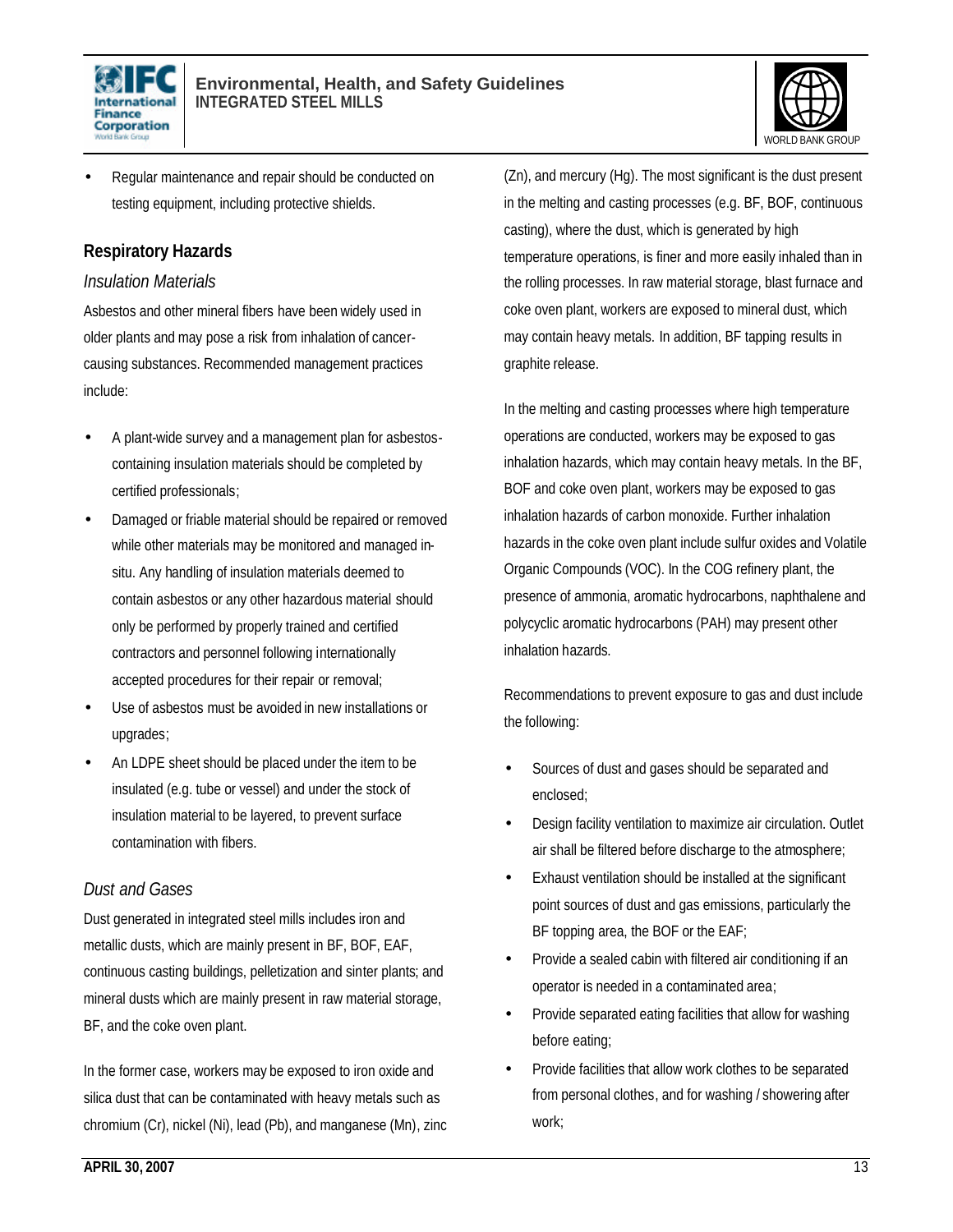



Implement a policy for periodic health checks.

Respiratory hazard control technologies should be used when exposure cannot be avoided with other means, such as operations for refilling the coke oven; manual operations such as grinding or use of non-enclosed machine-tools; and during specific maintenance and repair operations. Recommendations for respiratory protection include the following:

- Use of filter respirators when exposed to heavy dust (e.g. fettling works);
- For light, metallic dust and gases, fresh-air supplied respirators should be used. Alternatively, a complete facial gas mask (or an "overpressure" helmet) may be used, equipped with electrical ventilation;
- For carbon monoxide (CO) exposure, detection equipment should be installed to alert control rooms and local personnel. In case of emergency intervention in areas with high levels of CO, workers should be provided with portable CO detectors, and fresh-air supplied respirators.

#### **Chemical Hazards**

In addition to inhalation hazards addressed above, workers in integrated steel mills may be exposed to contact and ingestion hazards from chemical substances, particularly in the coke oven and COG refinery plant, where naphthalene, heavy oil compounds, and aromatic hydrocarbons are present. Recommended measures to prevent contact or ingestion of chemical substances are provided in the **General EHS Guidelines**.

### **Electrical Hazards**

Workers may be exposed to electrical hazards due to the presence of heavy-duty electrical equipment throughout integrated steel mills. Recommendations to prevent and control exposure to electrical hazards are provided in the **General EHS Guidelines**.

#### **Noise**

Raw and product material handling (e.g. ore, waste metals, plates, and bars), as well as the production processes themselves (e.g. blast furnace, BOF, EAF, continuous casting, rolling, etc.) may generate excessive noise levels. Recommended measures to prevent and control noise emissions are discussed in the **General EHS Guidelines**.

#### **Entrapment**

Risk of entrapment may occur in storage areas and in particular during maintenance operation (e.g. inside large mineral hopper). Measures to prevent burials include the following:

- Ensure proper containment wall for mineral heaps;
- Ensure distance between heaps and transit way;
- Develop and adopt specific safety procedures for working inside hoppers (e.g. verification systems / procedures to stop refilling belt and to close refilling hole);
- Train staff to make stable heaps and to follow procedures.

## **Explosion and Fire Hazards**

Handling of liquid metal may result in explosions causing melt runout, and burns, especially if humidity is trapped in enclosed spaces. Other hazards include fires caused by melted metal, and the presence of liquid fuel and other flammable chemicals. Recommended techniques to prevent and control explosion and fire hazards include the following:

- Ensure complete dryness of materials prior to contact with liquid iron and steel;
- Design facility layout to ensure adequate separation of flammable gas, oxygen pipelines, and combustible materials and liquids from hot areas and sources of ignition (e.g. electrical panels);
- Protect flammable gas, oxygen pipelines and combustible materials during 'hot work' maintenance activities;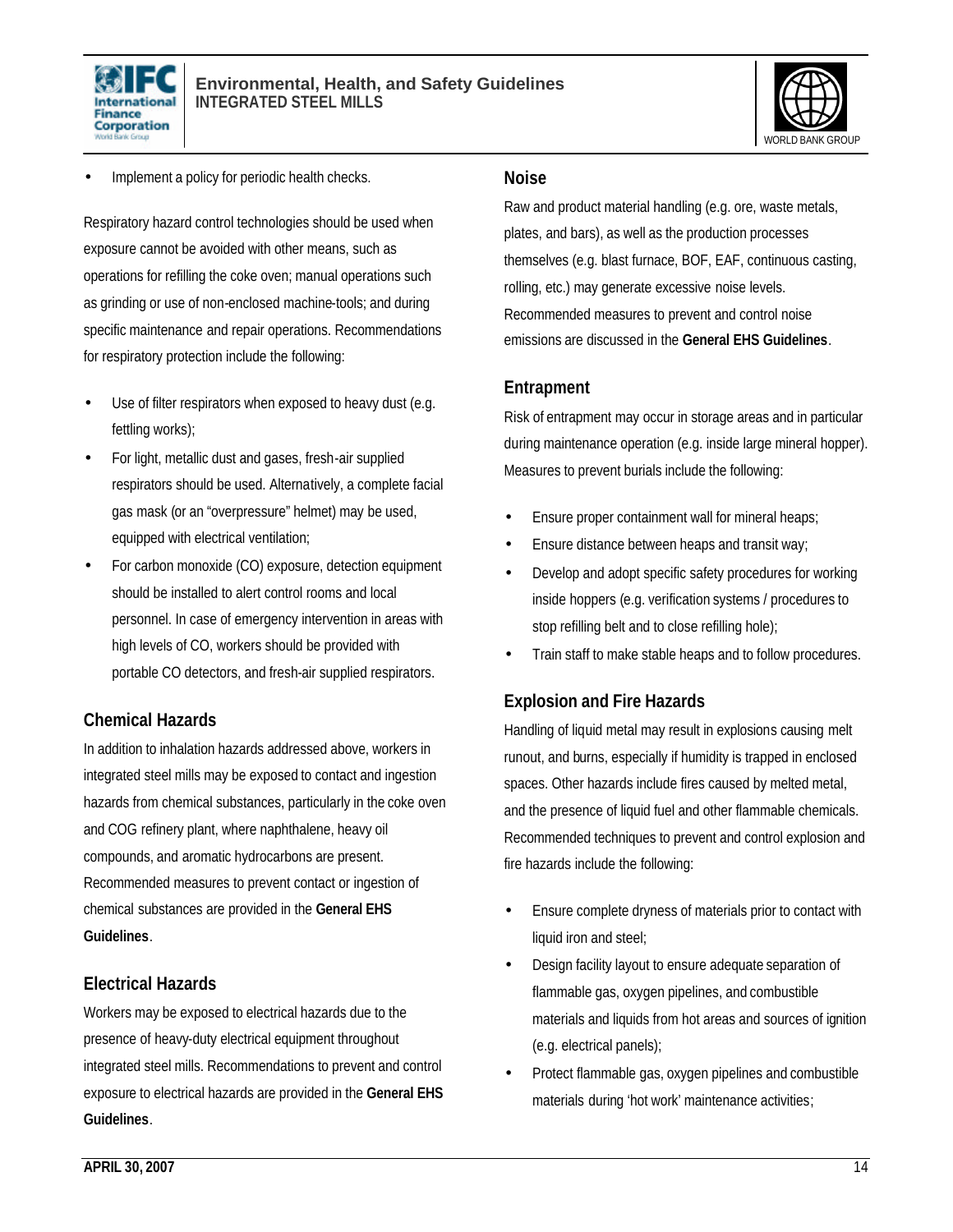



- Design electrical equipment to prevent risk of fire in each plant area (e.g. voltage / ampere design and degree of cable insulation; protection of cables against hot liquid exposure; use of cable types that minimize fire propagation);
- Guidance on emergency preparedness and response is provided in the **General EHS Guidelines**.

Coal is susceptible to spontaneous combustion due to heating during natural oxidation of new coal surfaces<sup>20,21</sup>. Coal dust is combustible and represents an explosion hazard in coal handling facilities associated with integrated steel mills. Recommended techniques to prevent and control explosion risks due to coal dust storage include the following:

- Coal storage times should be minimized;
- Coal piles should not be located above heat sources such as steam lines or manholes;
- Covered coal storage structures should be made of noncombustible materials;
- Storage structures should be designed to minimize the surface areas on which coal dust can settle, and dust removal systems should be provided;
- Ignition sources should be kept to an absolute minimum, providing appropriate equipment grounding to minimize static electricity hazards. All machinery and electrical equipment inside the storage area or structure should be approved for use in hazardous locations and provided with spark-proof motors.

## **1.3 Community Health and Safety**

Community health and safety issues during the construction, operation, and decommissioning of integrated steel mills are

common to those of most industrial facilities, and are discussed, along with recommended management actions for prevention and control, in the **General EHS Guidelines**.

## **2.0 Performance Indicators and Monitoring**

## **2.1 Environment**

## **Emissions and Effluent Guidelines**

Tables 1 and 2 present emission and effluent guidelines for this sector. Guideline values for process emissions and effluents in this sector are indicative of good international industry practice as reflected in relevant standards of countries with recognized regulatory frameworks. These guidelines are achievable under normal operating conditions in appropriately designed and operated facilities through the application of pollution prevention and control techniques discussed in the preceding sections of this document.

Emissions guidelines are applicable to process emissions. Combustion source emissions guidelines associated with steam and power generation activities from sources with a capacity equal to or lower than 50 megawatts thermal input (MWth) are addressed in the **General EHS Guidelines** with larger power source emissions addressed in the **EHS Guidelines for Thermal Power**. Guidance on ambient considerations based on the total load of emissions is provided in the **General EHS Guidelines**.

Effluent guidelines are applicable for direct discharges of treated effluents to surface waters for general use. Site-specific discharge levels may be established based on the availability and conditions in the use of publicly operated sewage collection and treatment systems or, if discharged directly to surface waters, on the receiving water use classification as described in the **General EHS Guidelines.** These levels should be achieved,

<sup>20</sup> NFPA 850: Recommended Practice for Fire Protection for Electric Generating Plants and High Voltage Direct Current Converter Stations (2000 Edition). 21 NFPA 120: Standard for Fire Prevention and Control in Coal Mines (2004 Edition).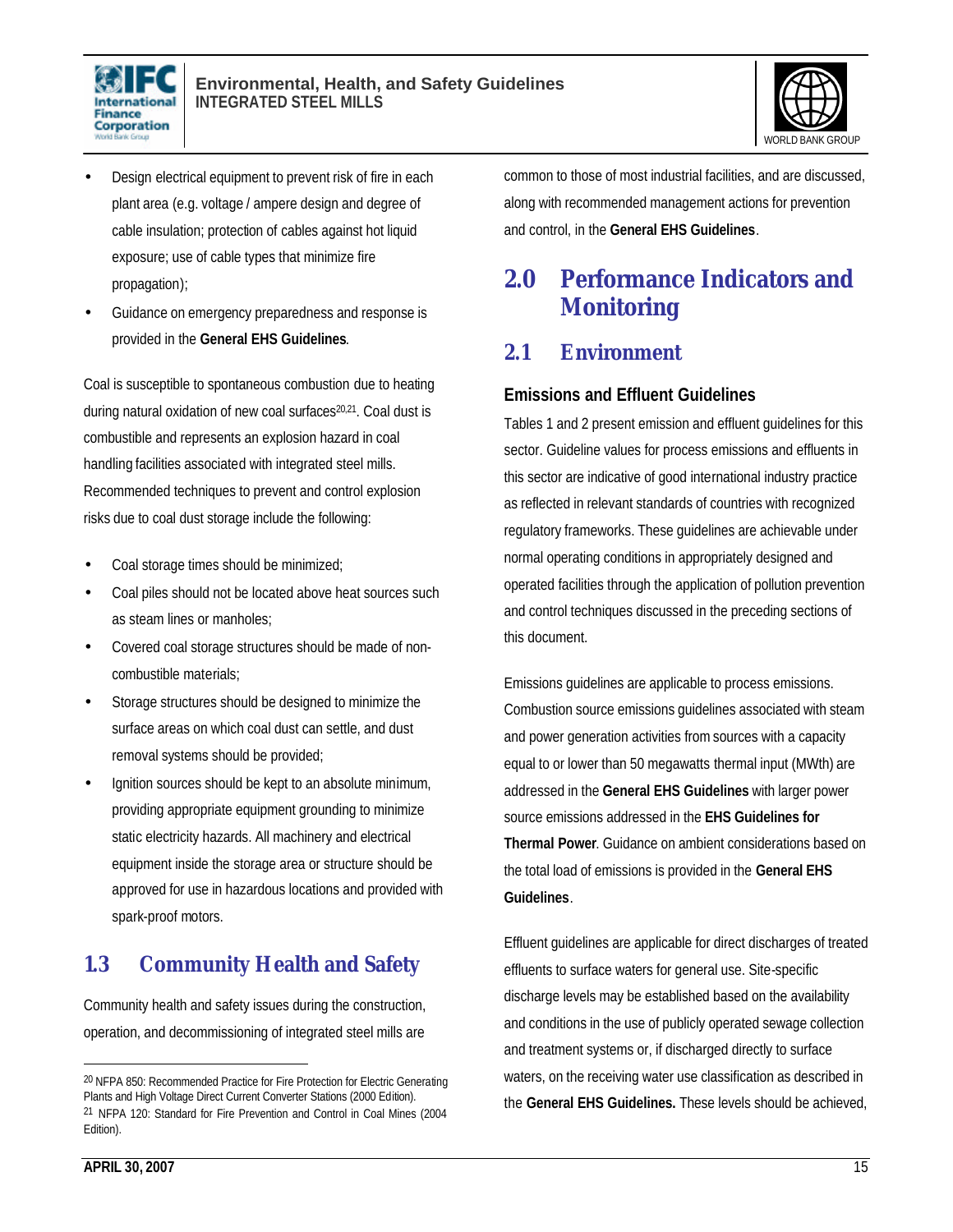



without dilution, at least 95 percent of the time that the plant or unit is operating, to be calculated as a proportion of annual operating hours. Deviation from these levels in consideration of specific, local project conditions should be justified in the environmental assessment.

## **Environmental Monitoring**

Environmental monitoring programs for this sector should be implemented to address all activities that have been identified to have potentially significant impacts on the environment, during normal operations and upset conditions. Environmental monitoring activities should be based on direct or indirect indicators of emissions, effluents, and resource use applicable to the particular project.

Monitoring frequency should be sufficient to provide representative data for the parameter being monitored. Monitoring should be conducted by trained individuals following monitoring and record-keeping procedures and using properly calibrated and maintained equipment. Monitoring data should be analyzed and reviewed at regular intervals and compared with the operating standards so that any necessary corrective actions can be taken. Additional guidance on applicable sampling and analytical methods for emissions and effluents is provided in the **General EHS Guidelines.**

## **Resource Use and Emission / Waste Generation**

Table 3 provides examples of resource consumption indicators for energy and water in this sector, whereas Table 4 provides examples of emission and waste generation indicators. Industry benchmark values are provided for comparative purposes only and individual projects should target continual improvement in these areas.

| <b>Table 1. Air Emission Levels for Integrated</b><br><b>Steel Millsc</b> |                        |                              |  |  |  |
|---------------------------------------------------------------------------|------------------------|------------------------------|--|--|--|
| <b>Pollutant</b>                                                          | <b>Units</b>           | <b>Guideline Value</b>       |  |  |  |
| <b>Particulate Matter</b>                                                 | mg/Nm <sup>3</sup>     | $20 - 50$ <sup>a</sup>       |  |  |  |
| <b>Oil Mist</b>                                                           | mg/Nm <sup>3</sup>     | 15                           |  |  |  |
| N <sub>Ox</sub>                                                           | mg/Nm <sup>3</sup>     | 500<br>750 (coke oven)       |  |  |  |
| SO <sub>2</sub>                                                           | mg/Nm <sup>3</sup>     | 500                          |  |  |  |
| <b>VOC</b>                                                                | mg/Nm <sup>3</sup>     | 20                           |  |  |  |
| <b>PCDD/F</b>                                                             | ng TEQ/Nm <sup>3</sup> | 0.1                          |  |  |  |
| <b>Carbon Monoxide</b><br>(CO)                                            | mg/Nm <sup>3</sup>     | 100 (EAF)<br>300 (coke oven) |  |  |  |
| Chromium (Cr)                                                             | mg/Nm <sup>3</sup>     | 4                            |  |  |  |
| Cadmium (Cd)                                                              | mg/Nm <sup>3</sup>     | 0.2                          |  |  |  |
| Lead (Pb)                                                                 | mg/Nm <sup>3</sup>     | $\overline{2}$               |  |  |  |
| Nickel (Ni)                                                               | mg/Nm <sup>3</sup>     | $\overline{2}$               |  |  |  |
| <b>Hydrogen Chloride</b><br>(HCI)                                         | mg/Nm <sup>3</sup>     | 10                           |  |  |  |
| Fluoride                                                                  | mg/Nm <sup>3</sup>     | 5                            |  |  |  |
| <b>Hydrogen Fluoride</b><br>(HF)                                          | mg/Nm <sup>3</sup>     | 10                           |  |  |  |
| H <sub>2</sub> S                                                          | mg/Nm <sup>3</sup>     | 5                            |  |  |  |
| Ammonia                                                                   | mg/Nm <sup>3</sup>     | 30                           |  |  |  |
| Benzo(a)pirene                                                            | mg/Nm <sup>3</sup>     | 0.1                          |  |  |  |
| Tar fumeb                                                                 | mg/Nm <sup>3</sup>     | 5                            |  |  |  |
| Notes:<br>$\sim$ $\sim$                                                   |                        |                              |  |  |  |

a Lower value where toxic metals are present

b Tar fume measured as organic matter extractable by solvent from total matter collected by membrane filter

c Reference conditions for limits. For combustion gases: dry, temperature 273K (0°C), pressure 101.3 kPa (1 atmosphere), oxygen content 3% dry for liquid and gaseous fuels, 6% dry for solid fuels. For non-combustion gases: no correction for water vapor or oxygen content, temperature 273K (0°C), pressure 101.3 kPa (1 atmosphere).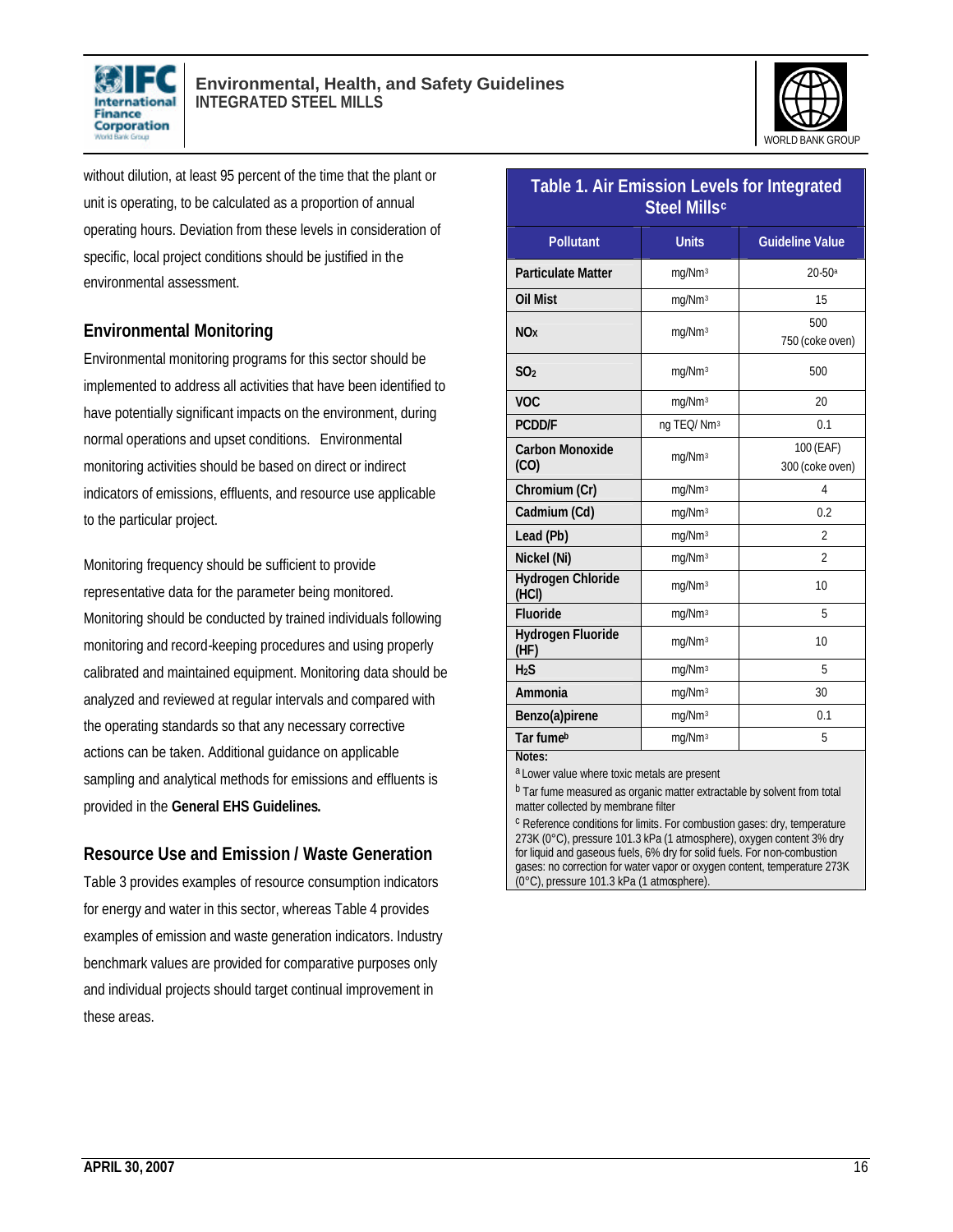



| Table 2. Effluents Levels for Integrated Steel<br><b>Mills Sector</b> |                                           |                        |  |  |  |
|-----------------------------------------------------------------------|-------------------------------------------|------------------------|--|--|--|
| <b>Pollutants</b>                                                     | <b>Units</b>                              | <b>Guideline Value</b> |  |  |  |
| pH                                                                    |                                           | $6-9$                  |  |  |  |
| <b>TSS</b>                                                            | mg/L                                      | 35                     |  |  |  |
| Oil and grease                                                        | mg/L                                      | 10                     |  |  |  |
| Temperature increase                                                  | $\circ$ C.                                | $< 3^a$                |  |  |  |
| COD                                                                   | mg/L                                      | 250                    |  |  |  |
| Phenol                                                                | mg/L                                      | 0.5                    |  |  |  |
| Cadmium                                                               | mg/L                                      | 0.01                   |  |  |  |
| Chromium (total)                                                      | mg/L                                      | 0.5                    |  |  |  |
| Chromium (hexavalent)                                                 | mg/L                                      | 0.1                    |  |  |  |
| Copper                                                                | mg/L                                      | 0.5                    |  |  |  |
| Lead                                                                  | mg/L                                      | 0.2                    |  |  |  |
| Tin                                                                   | mg/L                                      | $\overline{2}$         |  |  |  |
| Mercury                                                               | mg/L                                      | 0.01                   |  |  |  |
| <b>Nickel</b>                                                         | mg/L                                      | 0.5                    |  |  |  |
| Zinc                                                                  | mg/L                                      | $\overline{2}$         |  |  |  |
| Cyanides (free)                                                       | mg/L                                      | 0.1                    |  |  |  |
| Cyanides (total)                                                      | mg/L                                      | 0.5                    |  |  |  |
| <b>Total Nitrogen</b>                                                 | mg/L                                      | 30                     |  |  |  |
| Ammonia                                                               | mg/L (as N)                               | 5                      |  |  |  |
| <b>Total Phosphorous</b>                                              | mg/L                                      | 2                      |  |  |  |
| <b>Fluoride</b>                                                       | mg/L (as F)                               | 5                      |  |  |  |
| <b>Sulfides</b>                                                       | mg/L                                      | 0.1                    |  |  |  |
| <b>Iron</b>                                                           | mg/L                                      | 5                      |  |  |  |
| <b>PAH</b>                                                            | mg/L                                      | 0.05                   |  |  |  |
| <b>Toxicity</b>                                                       | To be determined on a case specific basis |                        |  |  |  |

**<sup>a</sup>** At the edge of a scientifically established mixing zone which takes into account ambient water quality, receiving water use, potential receptors and assimilative capacity

| Table 3. Resources and Energy Consumption (1) |                                    |                           |                      |                    |               |                  |                    |
|-----------------------------------------------|------------------------------------|---------------------------|----------------------|--------------------|---------------|------------------|--------------------|
| <b>Inputs</b>                                 | <b>Mass</b><br>Load<br><b>Unit</b> | <b>Industry Benchmark</b> |                      |                    |               |                  |                    |
| per unit<br>οf<br><b>Product</b>              |                                    | <b>Sinter</b>             | Coke<br><b>Ovens</b> | <b>BF</b>          | <b>BOF</b>    | EAF              | <b>Rolling</b>     |
| Electricity,<br>direct                        | MJ/t<br>product                    | $90 - 120$                | 20-170               | $270-$<br>370      | $40 -$<br>120 | $1250 -$<br>1800 | $70-140$<br>kWh/t  |
| Fuel                                          | MJ/t<br>product                    | $60 - 200$                | $3.200 -$<br>3.900   | $1.050 -$<br>2.700 | $20 -$<br>55  |                  | $1.100 -$<br>2.200 |
| Water                                         | $m^3/t$<br>product                 | $0.01 -$<br>0.35          | $1 - 10$             | $1 - 50$           | $0.5 - 5$     | 3                | $1 - 15$           |
| Sources:                                      |                                    |                           |                      |                    |               |                  |                    |

**Sources:** 1. European Commission, IPPC, "BREF Document on the Production of Iron and Steel" and

"Reference Document in BAT in the Ferrous Metals Processing Industry". December 2001 2. UK Environmental Agency. 2001, 2002. Technical Guidance Notes. IPPC S2.01, S2.04.

**Table 4. Emission / Waste Generation**

Benchmark values.

| <b>Outputs</b><br>per unit of<br>product | Unit                            | <b>Industry Benchmark</b> |                             |                 |            |                  |                    |
|------------------------------------------|---------------------------------|---------------------------|-----------------------------|-----------------|------------|------------------|--------------------|
| <b>Emissions</b><br>$(1)$ $(2)$          |                                 | <b>Sinter</b>             | Coke<br><b>Ovens</b>        | <b>BF</b>       | <b>BOF</b> | <b>EAF</b>       | <b>Rolling</b>     |
| Particulate<br><b>Matter</b>             | Kg/T<br>product                 | $0.04 -$<br>0.4           | $0.05 -$<br>3.5             | 0.005           | 0.2        | 0.02             | $0.002 -$<br>0.040 |
| CO                                       | Kq/T<br>product                 | 12-40                     | $0.40 -$<br>4.5             | $0.8 -$<br>1.75 | $1.5 - 8$  | $0.75 -$<br>4    | $0.005 -$<br>0.85  |
| NO <sub>x</sub>                          | Kg/T<br>product                 | $0.4 -$<br>0.65           | $0.45 -$<br>0.7             | $0.01 -$<br>0.6 |            | $0.12 -$<br>0.25 | $0.08 -$<br>0.35   |
| <b>VOC</b>                               | Kg/T<br>product                 | 0.15                      | $0.12 -$<br>0.25            |                 | ٠          |                  |                    |
| <b>PCDD/F</b>                            | µgl-<br><b>TEO/T</b><br>product | $1 - 10$                  | $\overline{\phantom{a}}$    |                 |            | $0.07 -$<br>9    |                    |
| Waste <sup>(1)</sup>                     |                                 | <b>Sinter</b>             | <b>Coke</b><br><b>Ovens</b> | <b>BF</b>       | <b>BOF</b> | EAF              | <b>Rolling</b>     |
| Solid<br>Waste                           | Kg/T<br>product                 | $0.9 - 15$                |                             | $200 -$<br>300  | 85-<br>110 | $110 -$<br>180   | 70-150             |
| Sludge                                   | Kg/T<br>product                 | 0.3                       |                             | $3 - 5$         |            |                  |                    |
| Waste<br>Water                           | $m^3/T$<br>product              | 0.06                      | $0.3 - 0.4$                 | $0.1 - 3$       | ÷,         | ٠                | $0.8 - 15$         |
| Sources:                                 |                                 |                           |                             |                 |            |                  |                    |

1. European Commission, IPPC, "BREF Document on the Production of Iron and Steel" and "Reference Document in BAT in the Ferrous Metals Processing Industry" December 2001

2. UK Environmental Agency. 2001, 2002. Technical Guidance Notes. IPPC S2.01, S2.04. Benchmark values.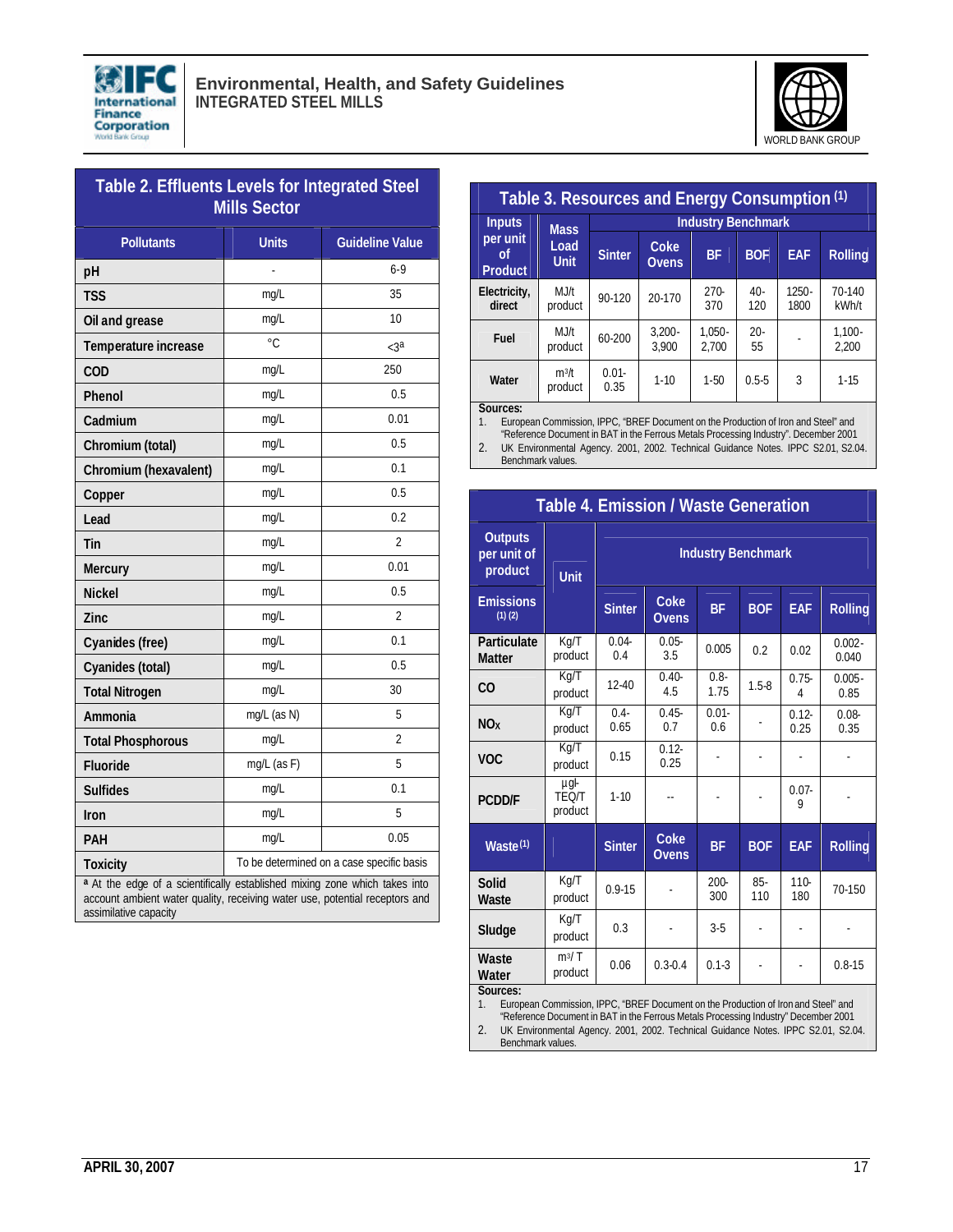



## **2.2 Occupational Health and Safety**

#### **Occupational Health and Safety Guidelines**

Occupational health and safety performance should be evaluated against internationally published exposure guidelines, of which examples include the Threshold Limit Value (TLV®) occupational exposure guidelines and Biological Exposure Indices (BEIs®) published by American Conference of Governmental Industrial Hygienists (ACGIH),<sup>22</sup> the Pocket Guide to Chemical Hazards published by the United States National Institute for Occupational Health and Safety (NIOSH),<sup>23</sup> Permissible Exposure Limits (PELs) published by the Occupational Safety and Health Administration of the United States (OSHA),<sup>24</sup> Indicative Occupational Exposure Limit Values published by European Union member states,<sup>25</sup> or other similar sources.

### **Accident and Fatality Rates**

Projects should try to reduce the number of accidents among project workers (whether directly employed or subcontracted) to a rate of zero, especially accidents that could result in lost work time, different levels of disability, or even fatalities. Facility rates may be benchmarked against the performance of facilities in this sector in developed countries through consultation with published sources (e.g. US Bureau of Labor Statistics and UK Health and Safety Executive)26.

## **Occupational Health and Safety Monitoring**

The working environment should be monitored for occupational hazards relevant to the specific project. Monitoring should be

l <sup>22</sup> Available at: http://www.acqih.org/TLV/ and http://www.acgih.org/store/

<sup>26</sup> Available at: http://www.bls.gov/iif/ and

designed and implemented by accredited professionals<sup>27</sup> as part of an occupational health and safety monitoring program. Facilities should also maintain a record of occupational accidents and diseases and dangerous occurrences and accidents. Additional guidance on occupational health and safety monitoring programs is provided in the General EHS Guidelines.

<sup>23</sup> Available at: http://www.cdc.gov/niosh/npg/ <sup>24</sup> Available at:

http://www.osha.gov/pls/oshaweb/owadisp.show\_document?p\_table=STANDAR DS&p\_id=9992

<sup>25</sup> Available at: http://europe.osha.eu.int/good\_practice/risks/ds/oel/

http://www.hse.gov.uk/statistics/index.htm

<sup>27</sup> Accredited professionals may include Certified Industrial Hygienists, Registered Occupational Hygienists, or Certified Safety Professionals or their equivalent.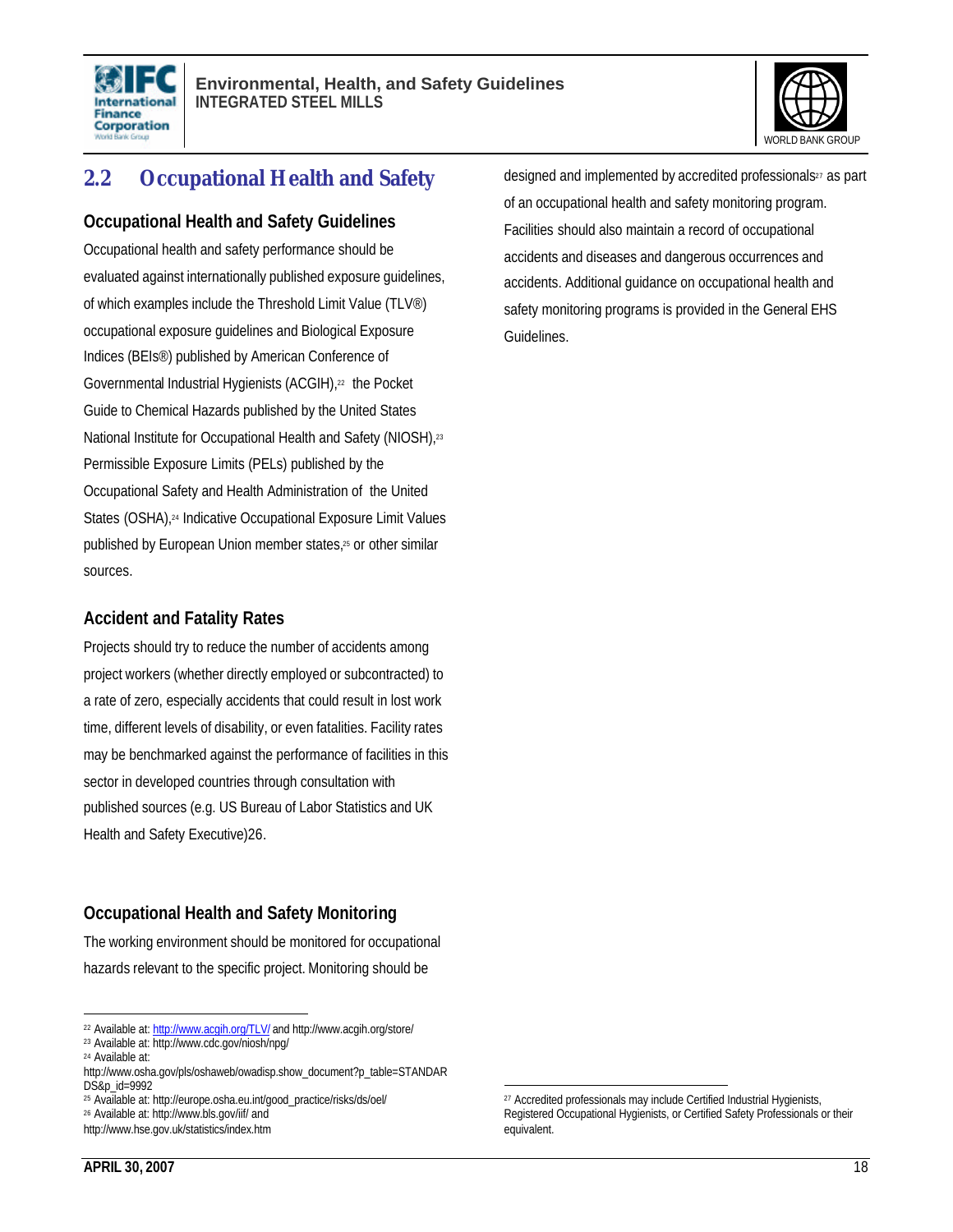



## **3.0 References and Additional Sources**

Australian Government Department of the Environment and Heritage. 1999. NPI National Pollutant Inventory. Emission Estimation Technique Manual for Iron and Steel Production. Canberra: Environment Australia. Available at http://www.npi.gov.au/handbooks/approved\_handbooks/pubs/fironste.pdf

Environment Canada. 2002. National Office of Pollution Prevention (NOPP). Environmental Code of Practice for Integrated Steel Mills. Section 4 Recommended Environmental Protection Practices. EPS 1/MM/7 – March 2001. Ottawa, ON: Environment Canada. Available at http://www.ec.gc.ca/nopp/docs/cp/1mm7/en/cov.cfm

European Commission. 2001. European Integrated Pollution Prevention and Control Bureau (EIPPCB). Reference (BREF) Document on Best Available Techniques (BAT) on the Production of Iron and Steel. Seville: EIPPCB.

European Commission. 2001. European Integrated Pollution Prevention and Control Bureau (EIPPCB). Reference (BREF) Document on Best Available Techniques (BAT) in the Ferrous Metal Processing Industry. Seville: EIPPCB.

German Federal Ministry for the Environment, Nature Conservation and Nuclear Safety (Bundesministerium f?r Umwelt, Naturschutz und Reaktorsicherheit (BMU)). 2002. First General Administrative Regulation Pertaining the Federal Immission Control Act (Technical Instructions on Air Quality Control – TA Luft). Berlin: BMU. Available at

http://www.bmu.de/english/air\_pollution\_control/ta\_luft/doc/36958.php

German Federal Ministry for the Environment, Nature Conservation and Nuclear Safety. 2004. Promulgation of the New Version of the Ordinance on Requirements for the Discharge of Waste Water into Waters (Waste Water Ordinance - AbwV) of 17. June 2004. Berlin: BMU. Available at http://www.bmu.de/english/water\_management/downloads/doc/3381.php

Helsinki Commission (Helcom). 2003. Reduction of Emissions and Discharges from the Iron and Steel Industry. Recommendation 24/4. Helsinki: Helcom. Available at http://www.helcom.fi/Recommendations/en\_GB/rec24\_4/

International Labour Organization (ILO). 2005. Safety and Health in the Iron and Steel Industry. ILO Codes of Practice (2<sup>nd</sup> edition). Geneva: ILO. Available at http://www.ilo.org/public/english/support/publ/textoh.htm

Irish Environmental Protection Agency (EPA). 1996. BATNEEC Guidance Note for Forges, Drawing Plants and Rolling Mills and For Pressing, Drawing and Stamping of Large Castings (Draft 3). Classes 3.2 & 3.8. Draft 3. Dublin: EPA. Available at http://www.epa.ie/Licensing/BATGuidanceNotes/

Irish EPA. BATNEEC Guidance Note for Production of Iron or Steel. Class 3.1. Draft 2. Dublin: EPA. Available at http://www.epa.ie/Licensing/BATGuidanceNotes/

Italian Interministerial Commission. 2006. Produzione e Trasformazione dei Metalli Ferrosi, Linee Guida per le BAT (Production and Manufacturing of Iron - Best Available Techniques Guidelines, Draft). Rome.

Paris Commission (Parcom; now OSPARCOM). 1992. Recommendation 92/2 Concerning Limitation of Pollution from New Primary Iron and Steel Production Installations. Paris: OSPAR.

Parcom. 1992. Recommendation 92/3 Concerning Limitation of Pollution from New Secondary Steel Production and Rolling Mills. Paris: OSPAR.

United Kingdom (UK) Department for Environment, Food and Rural Affairs (DEFRA). 2004. Secretary's State Guidance for Iron Steel and Non-Ferrous Metal Process. Process Guidance Note 2/4 (04). London: DEFRA. Available at http://www.defra.gov.uk/environment/airquality/lapc/pgnotes/pdf/pg2-04.pdf

UK Department for Environment Her Majesty's Inspectorate of Pollution (HMIP). 1995. Processes Subject to Integrated Pollution Control. S2 1.06: Carbonisation Processes: Coke Manufacture. London: HMSO.

UK Environmental Agency. 2002. IPPC S2.03. Technical Guidance for Non-Ferrous Metals and the Production of Carbon and Graphite Sector. Version 1: January 2002. Bristol: Environmental Agency. Available at http://www.environment-

agency.gov.uk/business/444304/444369/673298/?version=1&lang=\_e

UK Environmental Agency. 2004. Integrated Pollution Prevention and Control (IPPC). S2.01: Guidance for the Production of Coke, Iron and Steel. Issue 1: June 2004. Bristol: Environment Agency. Available at http://www.environmentagency.gov.uk/business/444304/444369/673298/?version=1&lang=\_e

UK Environmental Agency. 2004. IPPC S2.04. Guidance for the Hot Rolling of Ferrous Metals and Associated Activity Sector. Issue 1: February 2004. Bristol: Environmental Agency. Available at http://www.environmentagency.gov.uk/business/444304/444369/673298/?version=1&lang=\_e

University of Karlsruhe, French-German Institute for Environmental Research. 1997. Report on Best Available Techniques (BAT) in the Electric Steelmaking Industry. Karlsruhe: University of Karlsruhe. Available at http://www.umweltdaten.de/publikationen/fpdf-l/2488.pdf

United States (US) Environmental Protection Agency (EPA). 1983. 40CFR Part 60. Subpart AAa—Standards of Performance for Steel Plants: Electric Arc Furnaces and Argon-Oxygen Decarburization Vessels Constructed After August 17, 1983. Washington, DC: US EPA.

US EPA. 1983. 40CFR Part 60. Subpart Na—Standards of Performance for Secondary Emissions from Basic Oxygen Process Steelmaking Facilities for Which Construction is Commenced After January 20, 1983. Washington, DC: US EPA.

US EPA. 1995. Office of Compliance. Sector Notebook Project Profile of the Iron and Steel Industry. EPA/310-R-95-005. Washington, DC: US EPA. Available at http://www.epa.gov/compliance/resources/publications/assistance/sectors/noteb ooks/ironstlpt1.pdf

US EPA. 1995. Technology Transfer Network. Clearinghouse for Inventories and Emissions Factors & AP 42. Volume 1, Fifth Edition. Chapter 12: Metallurgical Industry. Washington, DC: US EPA. Available at http://www.epa.gov/ttn/chief/ap42/

US EPA. 1999. 40CFR Part 63: National Register Environmental Protection. Subpart CCC: National Emission Standards for Hazardous Air Pollutants for Steel Pickling – HCl Process Facilities and Hydrochloric Acid Regeneration Plants. Washington, DC: EPA.

US EPA. 2002. 40CFR Part 420. Iron and Steel Manufacturing Point Source Category. Washington, DC: US EPA.

US EPA. 2003. 40CFR Part 63: National Register Environmental Protection. National Emission Standards for Hazardous Air Pollutants: Integrated Iron and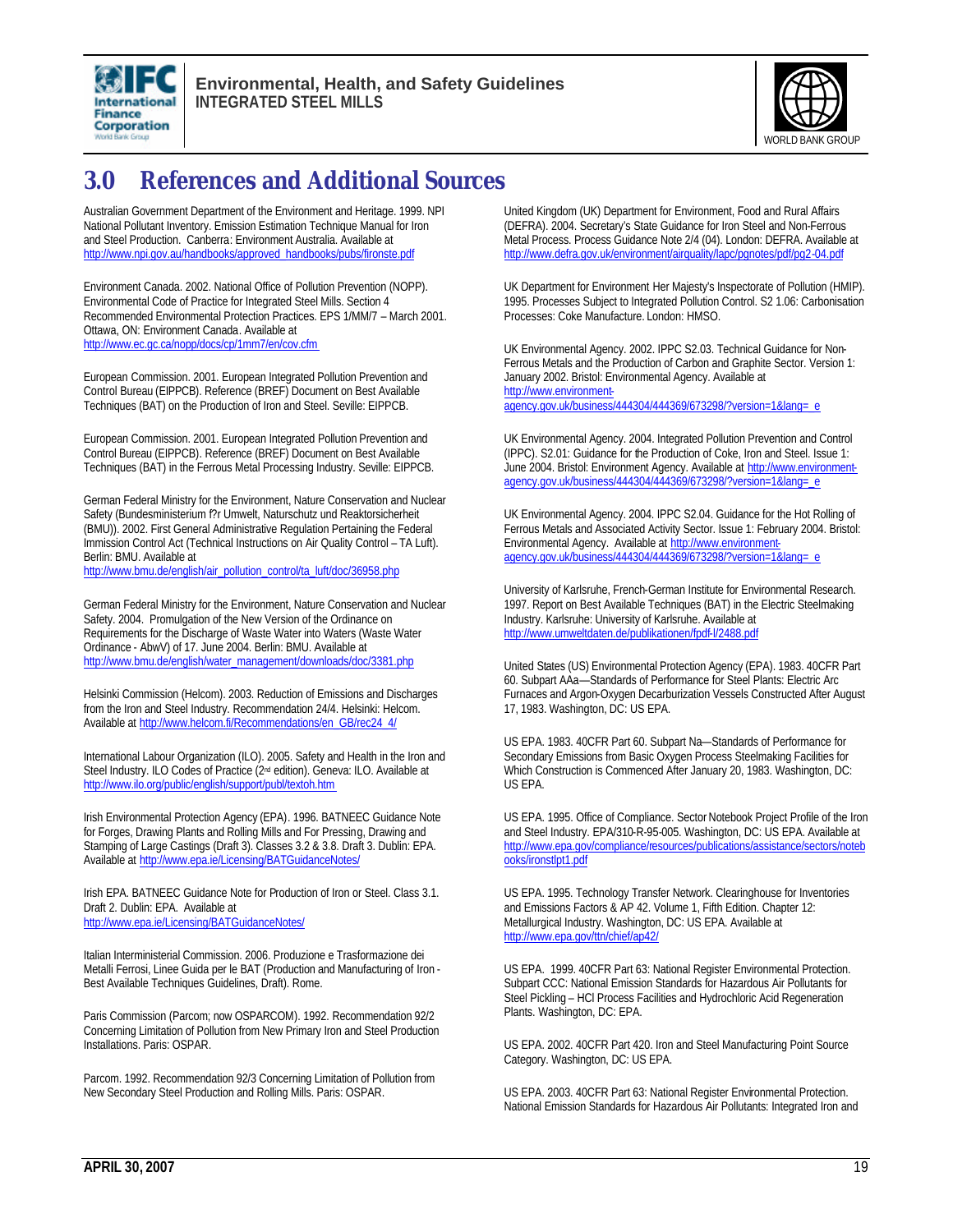



Steel Manufacturing. May 20, 2003. Washington, DC: US EPA. Available at: http://www.epa.gov/ttn/atw/iisteel/fr20my03.pdf

US EPA. 2003. 40CFR Part 63: National Register Environmental Protection. National Emission Standards for Hazardous Air Pollutants for Coke Ovens: Pushing, Quenching and Battery Stacks. Final Rule. April 14, 2003. Washington, DC: US EPA.. Available at: http://www.epa.gov/ttn/oarpg/t3/fr\_notices/copqbs\_fr.pdf

US EPA. 2005. 40CFR 63: National Register Environmental Protection Agency: National Emission Standards for Coke Oven Batteries. April 15, 2005. Washington, DC: US EPA. Available at: http://epa.gov/ttncaaa1/t3/fr\_notices/15318cokeovenfin.pdf

US National Fire Protection Association (NFPA). 2000. NFPA 850: Recommended Practice for Fire Protection for Electric Generating Plants and High Voltage Direct Current Converter Stations, 2000 Edition. Quincy, MA: NFPA. Available at

http://www.nfpa.org/aboutthecodes/list\_of\_codes\_and\_standards.asp

US NFPA. 2004. NFPA 120: Standard for Fire Prevention and Control in Coal Mines, 2004 Edition. Quincy, MA: NFPA. Available at http://www.nfpa.org/aboutthecodes/list\_of\_codes\_and\_standards.asp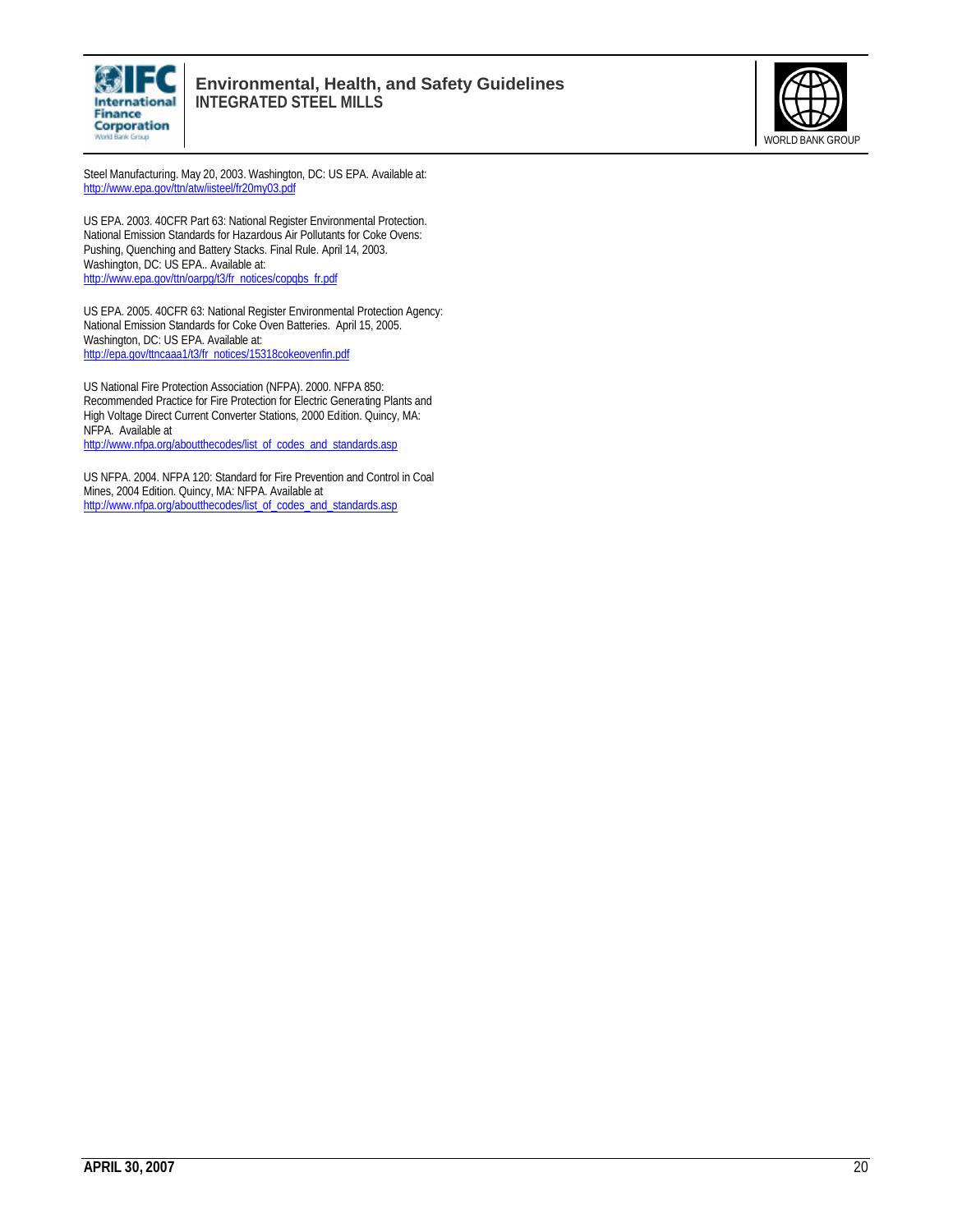



## **Annex A: General Description of Industry Activities**

The main methods used in steel and iron production include the blast-furnace / basic oxygen furnace (integrated steelworks), direct melting of scrap or pig iron (electric arc furnace), and the less frequently used method of Direct Reduction of Iron (DRI) process. Integrated steelworks are a complex process and involve material and energy flows among various production units, including the sinter or pelletization plant, the coke oven plant, the blast furnace (BF), the basic oxygen furnace (BOF), and continuous casting. The cast steel is then rolled (cold and / or hot) to produce final products.

#### **Sinter Plants<sup>28</sup>**

Physical and metallurgical preparation of the ore burden is undertaken in order to improve permeability and reducibility. Prior to the sintering operation, raw materials are blended and some flux materials may also be added. After blending, the ore blend is transferred from the preparation bunkers to storage bunkers. Coke breeze (small-grade coke with particle sizes of < 5 mm) is the most commonly used fuel for the sintering process. The ore blend and the coke breeze are mixed and dampened to enhance the formation of micro pellets, which improve the permeability when placed on the sinter bed.

The sinter plant essentially consists of a large traveling grate of heat resistant cast iron. The material to be sintered is layered to form a 400-600 mm deep bed, although shallower beds are common in older plants, which is placed on top of a thin layer of recycled sinter. This bottom layer protects the grate from the direct heat of the burning mixture. The grate passes through a canopy of gas burners that ignites the coke breeze in the mixture, starting a down-draft process through the entire length of the sinter bed. As the sinter mixture proceeds along the grate, the combustion front is drawn downwards through the mixture. This generates sufficient heat (1300-1480°C) to sinter the fine

particles together into a porous clinker referred to as sinter. Exhausted gases are treated to remove dust before being emitted to atmosphere. The produced sinter is then crushed and riddled to obtain the proper dimension for the burden of the blast furnace.

## **Pelletization Plant<sup>29</sup>**

Pelletization is another process for the preparation of iron oxide raw materials for primary iron and steel making. Pellets are formed from the raw materials (fine ore and additives of < 0.05 mm) into 9-16 mm spheres, using high temperatures, typically at the mining site or its shipping port.

The pelletization process consists of grinding and drying or dewatering, balling and induration. Prior to the pelletization, the ore is crushed and grinded to achieve the necessary properties to form pellets. The moisture content is adjusted to 8–9 percent. The pellet feed is mixed with additives and then processed into 9 – 16 mm (green) balls followed by heating to approximately 1250 °C (induration) during oxidation and sintering to obtain high strength pellets. Before exiting the induration process, pellets are cooled by air. Undersize or broken pellets are generally recycled.

## **Coke Making**

 $\overline{a}$ 

Integrated steel mills that manufacture steel by reducing iron ore in a blast furnace need a steady supply of coke. The primary function of coke is to chemically reduce iron oxide to iron metal in the blast furnace. Coke acts as a fuel, provides physical support, and allows the free flow of gas through the furnace. Coke manufacture is therefore closely connected to integrated steel mills that use iron ore. Coke is produced by the pyrolysis (e.g. heating in the absence of air) of suitable grades of coal. In the coke-making process, bituminous coal is fed into a series of

 $\overline{a}$ <sup>28</sup> EC BREF (2001) on the Production of Iron and Steel

<sup>29</sup> EC BREF (2001) on the Production of Iron and Steel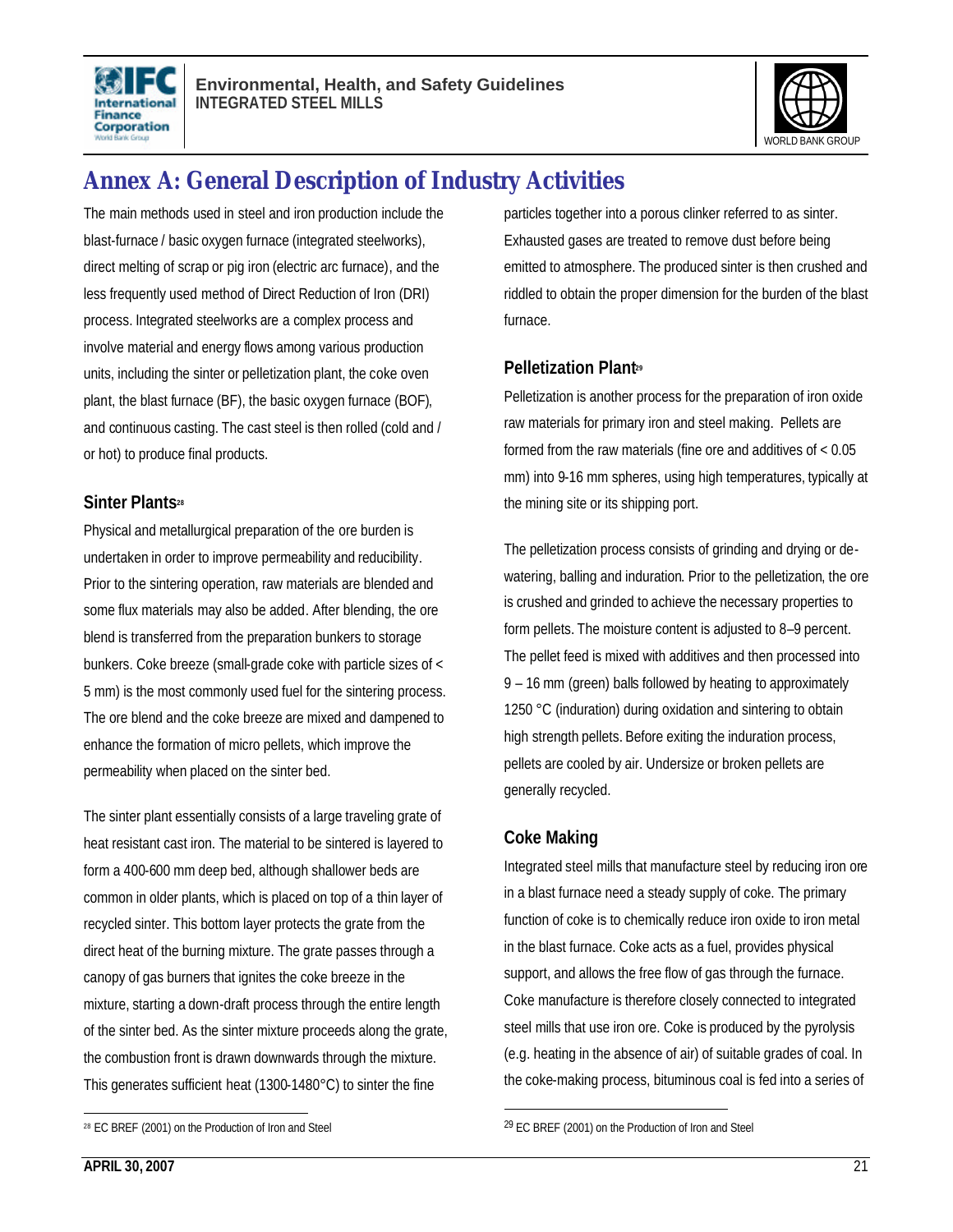



ovens (batteries), which are sealed and heated at high temperatures, in the absence of oxygen. The operation comprises the following steps: coal charging, heating / firing of the chambers, coking, coke pushing, and coke quenching.<sup>30</sup>

The individual coke oven chambers are separated by heating walls. These consist of a certain number of heating flues with nozzles for fuel supply and with one or more air inlet boxes. Usually, cleaned coke oven gas is used as a fuel, but other gases such as (enriched) blast furnace gas can also be used. Regenerators are located under the ovens, to allow heating of combustion air and fuel gas by flue gas, and improve energy efficiency.

The carbonization process starts immediately after coal charging. Volatile organic compounds (VOC) are eliminated from the coal, and forms a coke oven gas (COG). The solid carbon which remains in the oven is the coke. Depending on oven width and heating conditions the coking process lasts for approximately 14 to 24 hours. The coke is pushed out of the oven into a container by the ram of a pusher machine. The container transports the hot coke to a quenching tower, where it is cooled by dry quenching which consists of circulating an inert gas (nitrogen).31 If wet quenching is used (typically in older units), treated (phenol-free) effluent water should be used.

The process also includes the treatment of the by-product coke oven gas (COG) to remove tar, ammonia (usually recovered as ammonium sulfate), phenol, naphthalene, BTX, light oil, and sulfur, before the COG can be used as fuel for heating the ovens or used elsewhere in the plant.

To reduce environmental impacts from coke production, green push (coal that is not fully carbonized) should be avoided and coals with low sulfur content or desulfurized (washed) coals are preferred. Gases and tar in the coke process should be collected and recovered and sulfur dioxide (SO<sub>2</sub>) gas cleaning should be applied, especially if coals with high sulfur content are used.

## **Blast Furnaces (BF)**

A blast furnace (BF) is an enclosed system into which the raw materials enter at the top, while the products (molten iron and slag) are tapped from the bottom (the hearth). The raw material mixture of iron bearing materials (iron ore rubble, sinter and / or pellets) and additives (slag former, such as limestone) is called the "burden". The burden and the coke are fed into the top of the furnace via a sealed charging system to prevent furnace gases from escaping. The solid burden moves downwards, countercurrent of a rising stream of hot reducing gas. The hot reducing gas is provided by hot stoves and is needed to transfer heat to the solid burden in order to raise the temperature for reaction. The BF gas with residual calorific value is collected from the top of the furnace for treatment and use. 32

The blast furnace is periodically tapped to remove the molten pig iron and slag from the hearth. For this purpose a tap-hole is opened in the side wall of the hearth. The tapped metal has a temperature of approximately 1440-1500 °C. In modern blast furnaces, pig iron and slag are tapped together (typically the slag starts to run after the hot metal). The slag and pig iron from the furnace flows along refractory or low cement covered runners and they are subsequently separated at the skimmer in the cast house, after which each continues in a separate runner. Molten pig iron is poured into ladles or torpedo cars. Slag flows in runners to a granulation plant, to slag ladles, or to an open pit. At the end of the casting cycle, the tap-hole is closed by

<sup>30</sup> EC BREF (2001) on the Production of Iron and Steel 31 Ibid.l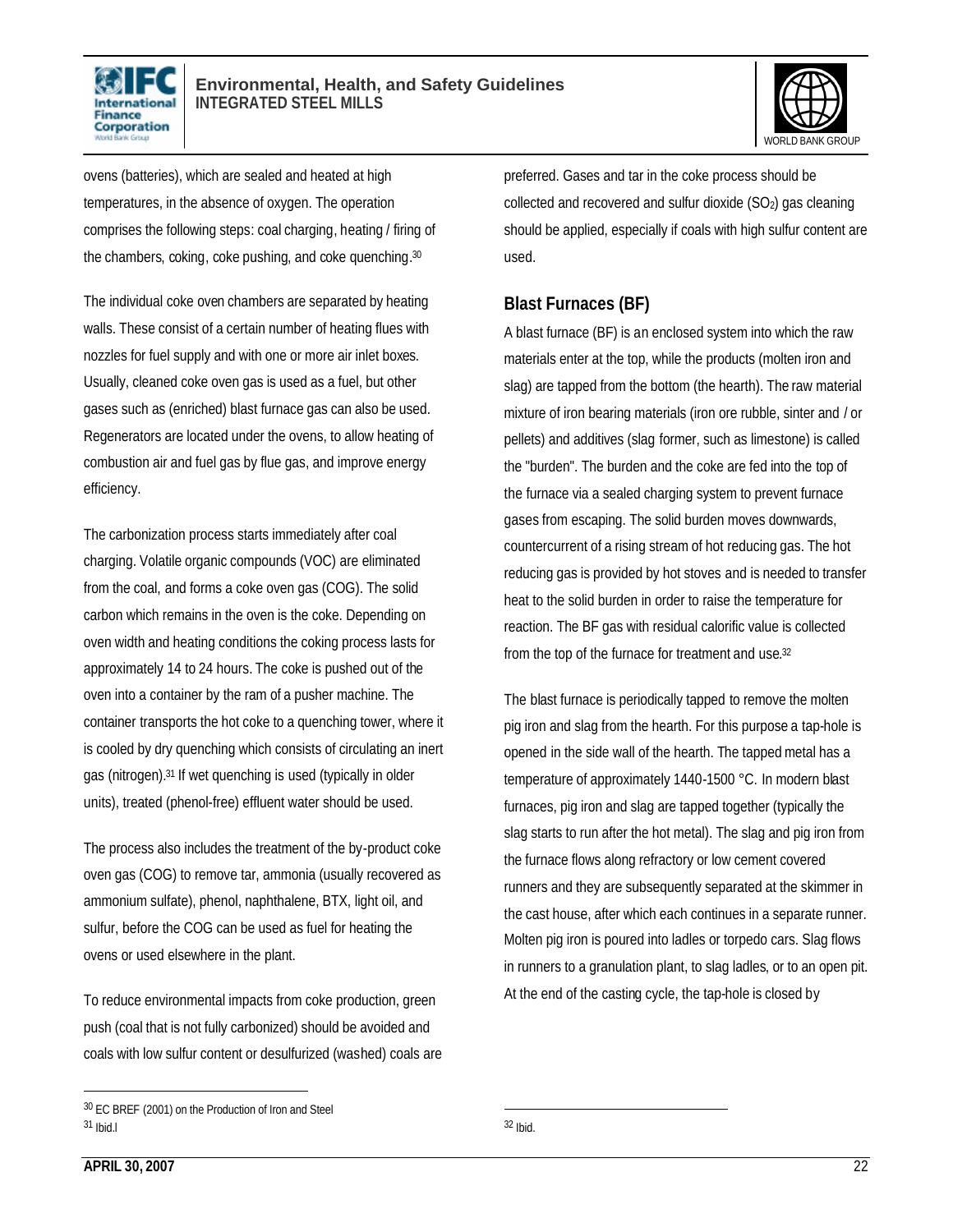



injecting a heat resistant tap hole clay mixture, using a so-called "mudgun".<sup>33</sup>

The main emissions from the BF occur during tapping operations and primarily constitute iron oxide particulates and graphite. These particulates are usually controlled by local hooding within the cast house and emissions are directed to a fabric filter. Variable quantities of hydrogen sulfide and  $SO<sub>2</sub>$  are emitted from slag cooling and treatment. Some fugitive emissions, including iron oxides and graphite flakes, occur during hot metal transport to the steel melt shop. Collected dust and sludge from the gas cleaning system may be recycled to a sinter plant or sent to a solid waste disposal site.

Wastewater effluents result from BF gas cleaning, slag cooling, and processing operations. Recirculation is used and the remaining stream is treated to remove solids, metals, and oil before discharge. Slag is the main solid by-product. It can be processed in a variety of ways, including granulating and pelletizing, or it can be quench cooled, crushed, and screened. The slag is sold as a by-product, primarily to the cement and construction industries.

## **Basic Oxygen Furnaces (BOF)<sup>34</sup>**

The Basic Oxygen Furnace (BOF) and the electric arc furnace (EAF) processes, comprise the commonly used methods to convert pig iron produced by BF into steel. Oxygen injection oxidizes undesirable impurities contained in the metallic feedstock. The main elements converted into oxides are carbon, silicon, manganese, phosphorus, and sulfur. Oxidation reduces the carbon content to a specified level (from approximately 4 percent to less than 1 percent, but often lower), and removes impurities. The production of steel by the BOF process is a discontinuous process including pre-treatment of hot metal (desulfurization); oxidation in the BOF (decarburization and

oxidation of impurities); secondary metallurgical treatment after the BOF in the ladle furnace, and casting (continuous and / or ingot).

The desulfurization process is performed at separate treatment stations before the BOF. The most common hot metal desulfurization method is based on calcium carbide, blown through a lance into the hot metal with the aid of nitrogen. The sulfur is bound in the slag, which floats to the top of the hot metal. The slag is then removed. In some cases, a second slag removal is performed, using slag scrapers. The pig iron is then charged into the BOF.<sup>35</sup>

The operation of a basic oxygen furnace (BOF) is a batch operation. A complete cycle consists of the following phases: charging scrap and molten pig iron; oxygen blowing; sampling and temperature recording; and tapping. In a modern steelworks, approximately 300 tonnes of steel are produced in a 30-40 minute cycle. During the process several additives are used to adapt the steel quality and to form slag. The energy required to raise the temperature and melt the input materials is supplied by the exothermic oxidation reactions when oxygen is blown, so that no additional heat input is needed and scrap or ore have been added to balance heat.

The amount of oxygen consumed depends on the composition of the hot metal (e.g. mainly carbon, silica and phosphorous content). When the steel quality meets the demands, the oxygen blowing is stopped and the crude steel is tapped from the BOF into a ladle.

The oxidizing process in the BOF is usually followed by posttreatment comprising diverse metallurgical operations, and referred to as "secondary metallurgy". This post-treatment phase was developed in response to increasing quality requirements. The main objectives of secondary metallurgy

<sup>33</sup> EC BREF (2001) on the Production of Iron and Steel 34 Ibid.

<sup>1</sup> 35 Ibid.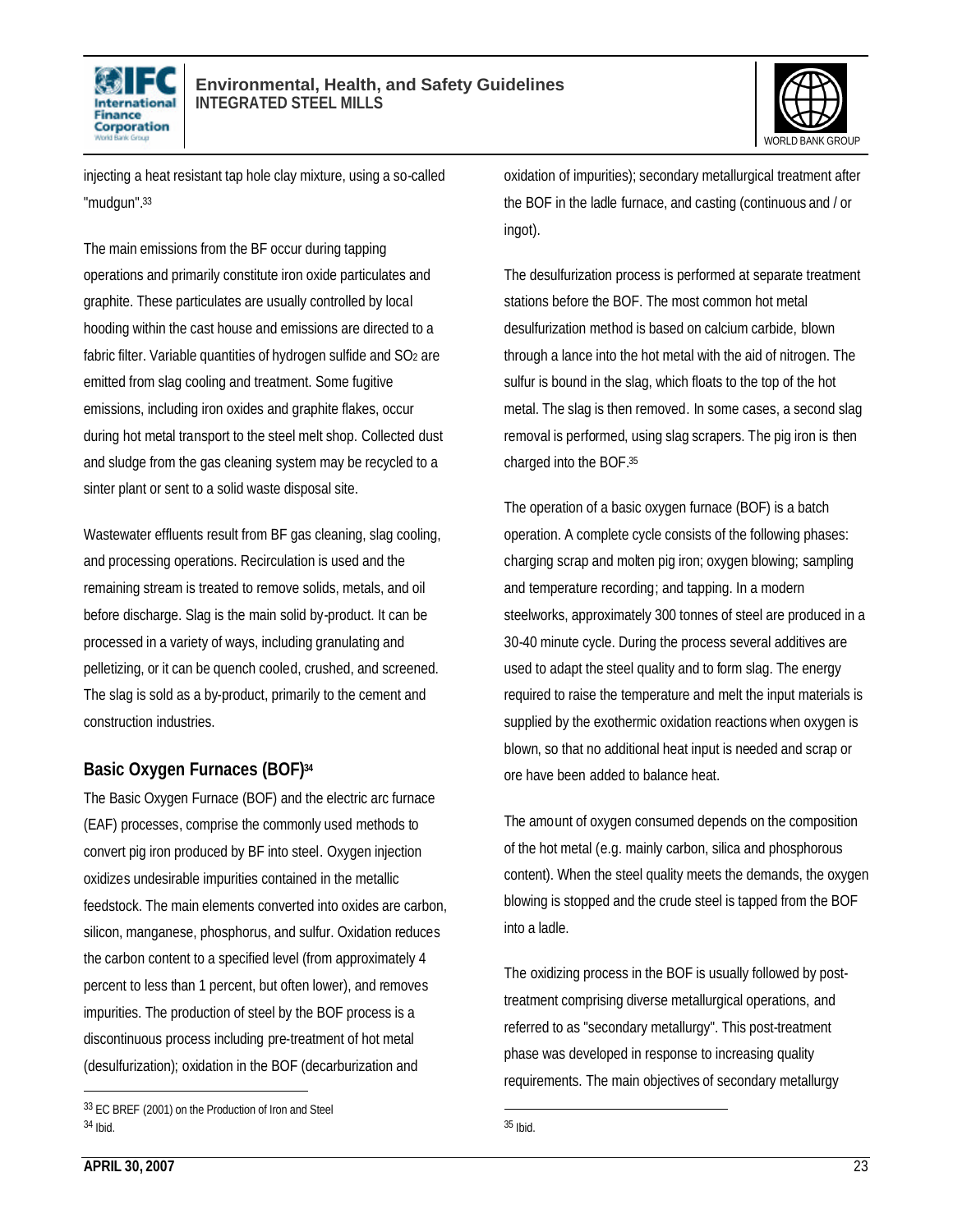



include mixing and homogenizing; adjustment of chemical compositions; temperature adjustment; deoxidation; removal of undesirable gases (e.g. hydrogen and nitrogen); and improvement of the oxidic purity by separating non-metallic inclusions. These operations are performed in the ladle or ladle furnace, in a vacuum system, or in specially designed furnaces. After post-treatment, the molten steel is transported to the casting machine.<sup>36</sup>

## **Electric Arc Furnaces (EAF)**

Steel can be produced from scrap steel in an electric arc furnace (EAF) in which the scrap is melted. The scrap is usually pre-heated in a specific furnace and loaded together with lime or dololime, which are used as a flux for the slag formation. It is normal to charge about 50-60 percent of the scrap initially. The electrodes are then lowered to the scrap. Within 20-30 mm above the scrap they strike an arc. After the first charge has been melted, the remainder of the scrap is added. 37

During the initial period of melting, the applied power is kept low to prevent damage to the furnace walls and roof from radiation, while allowing the electrodes to bore into the scrap. As soon as the arcs have become shielded by the surrounding scrap, the power is increased to complete melting. Oxygen lances and / or oxy-fuel burners are frequently used to assist in the early stages of melting. Oxygen may be added to the liquid steel by specific nozzles in the bottom or side wall of the EAF. Fuels include natural gas and oil.

The fugitive emissions from scrap charging, oxygen blowing, tapping, hot metal transfer, and slag handling are usually collected by local hooding and de-dusted in fabric filters. Minor emissions of particulates arise from ladle metallurgy processes and vacuum degassing and they are usually collected and cleaned by fabric filters.

36 EC BREF (2001) on the Production of Iron and Steel

Some wastewater effluent may be generated by the degassing process. The main solid wastes include steel skulls, slag, and waste refractories. Other solid wastes include the wastewater treatment sludge and dust from dry dust collectors. Dust may contain dioxins and furans due to largely external (dirty) scrap consumption. The steel skulls are usually recycled, the slag is crushed and screened for recycle or sale, and other solid wastes are recycled, when appropriate, or disposed of in a landfill site. The EAF uses a large amount of electric power.

The open-hearth furnace technology, also known as the Siemens-Martins process, is outdated and no longer considered good industry practice. It has a detrimental effect on steel quality and significant environmental impacts.

#### **Direct Reduction**

In the direct reduction process, lump iron oxide pellets and lump iron ore are reduced (oxygen is removed) to metallic iron in the solid state by a reducing gas. Process temperatures are less than 1000°C. A solid product, called direct reduced iron (DRI), is produced. The process is advantageous from an environmental point of view, largely because it allows the use of pelletized or lump ore, however, this process has primarily been used for special steel grades or where natural gas is available at competitive prices.

## **Casting, Rolling, and Finishing**

Further steel processing includes casting, hot rolling, forming, pickling, cold rolling, wire drawing, and coating. The continuous casting process bypasses several steps of the conventional ingot process by casting steel directly into slabs or billets and typically achieves 10 – 12 percent higher yield. Hot steel is transformed in size and shape through a series of hot rolling and forming steps to manufacture semifinished and finished steel products.

<sup>37</sup> EC BREF (2001) on the Production of Iron and Steel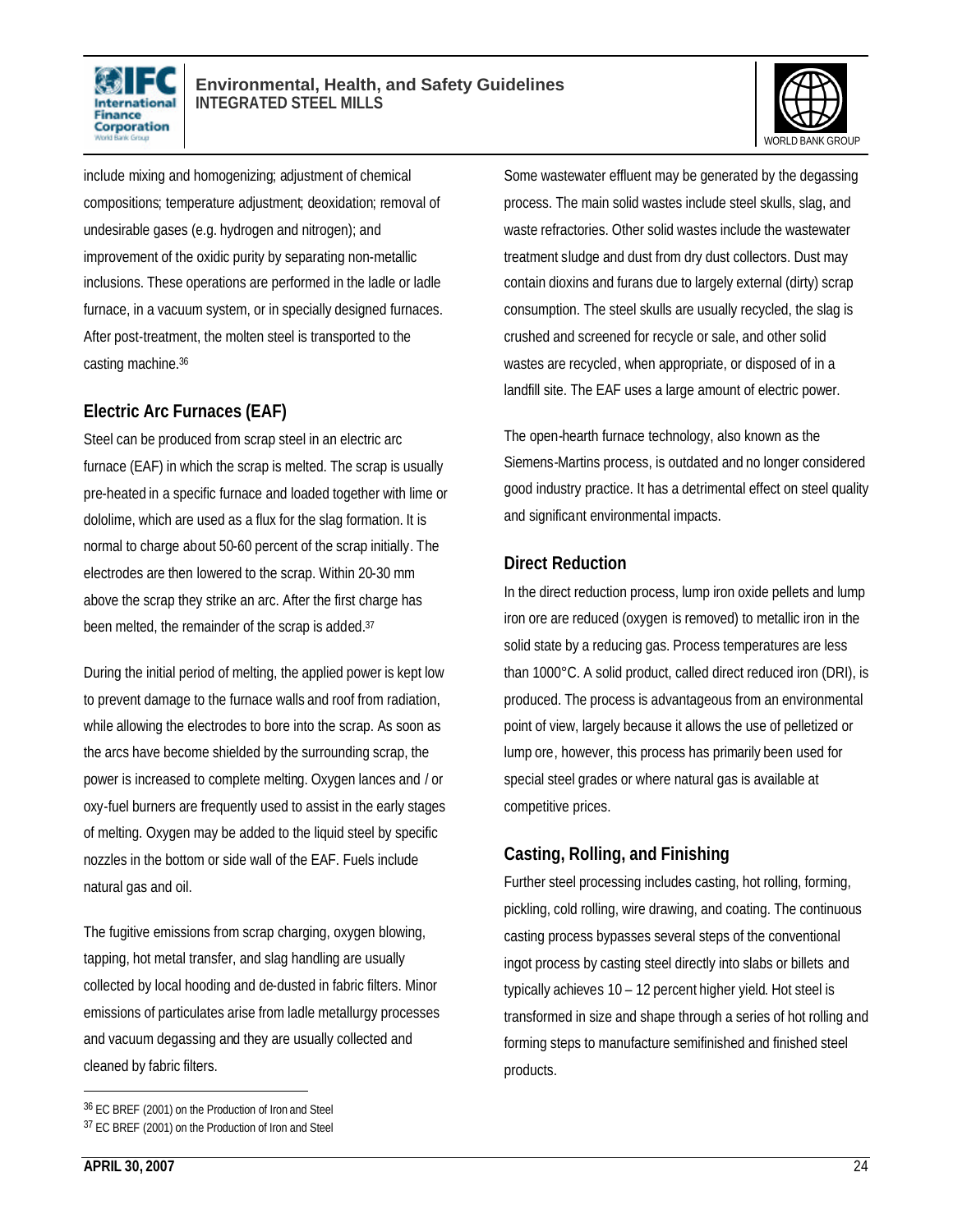



The liquid steel after secondary metallurgy is transported to the so called "tundish" of the continuous casting machine (CCM). This is an intermediate ladle with controllable outlet. The ladles are preheated prior to accepting a liquid steel charge in order to avoid temperature stratification in the tundish. When the liquid steel has reached the desired temperature, it is poured into the tundish. From the tundish it passes to a short water-cooled copper mold in which no air is present and which performs oscillating movements to prevent the steel from sticking. The mold gives the metal the desired shape. When the metal leaves the casting mold, a "skin" of solidified steel has formed and a large number of rolls guide the cast steel with a gentle curve toward a horizontal position. At this point, the endless casting is cut in pieces with a torch cutter. Slabs, blooms and billets are cast in this way.

In ingot casting, the liquid steel is cast into casting molds. After cooling, the ingots are taken out of the casting mold and transported to the rolling mills. Subsequently, following preheating, the ingots are rolled into slabs, blooms or billets. Ingot casting is currently largely replaced by continuous casting except for products which require ingot casting to achieve the necessary quality (e.g. producing heavy weights for forging).

The hot rolling process consists of slab-heating (as well as billet and bloom), rolling, and forming operations. Several types of hot forming mills (primary, section, flat, pipe and tube, wire, rebar, and profile) manufacture diverse steel products. Long products are manufactured by hot rolling billets into reinforcement bars, or for further rolling and drawing into wire rods and sometimes coating. To prepare the steel for cold rolling or drawing, acid pickling (inorganic acid water solutions with sulfuric or hydrochloric acid) is performed to chemically remove oxides and scale from the surface of the steel. Other methods to remove scale include salt pickling and electrolytic pickling.

Cold rolling follows hot rolling operations, for the manufacture of a thin strip or a strip with a high-quality finish. Lubricants emulsified in water are used to achieve high surface quality and to prevent overheating. Water, oil, or lead baths are used for cooling and to create desired features.

Air emissions of PM and metals arise during the transfer of the molten steel to the mold and cutting the product to length by oxy-fuel torches. Air emissions from hot forming include gases generated by the combustion of fuel in the heating furnaces and VOC from rolling and lubrication oils. Other important air emissions include acid aerosols from the acid-pickling operations and the acid regeneration plant, if acid regeneration is used. Wastewater effluents are generated when cooling the hot metal and include scale particles and oil generated from the high-pressure water descaling of the hot steel, as well as suspended solids, oil, and grease. The major sources of wastewater effluents are the acid-pickling rinse water, acid fume scrubber, acid regeneration plant scrubber, and alkaline cleaning. Solid waste is generated while cutting the steel, but this is generally recycled within the plant.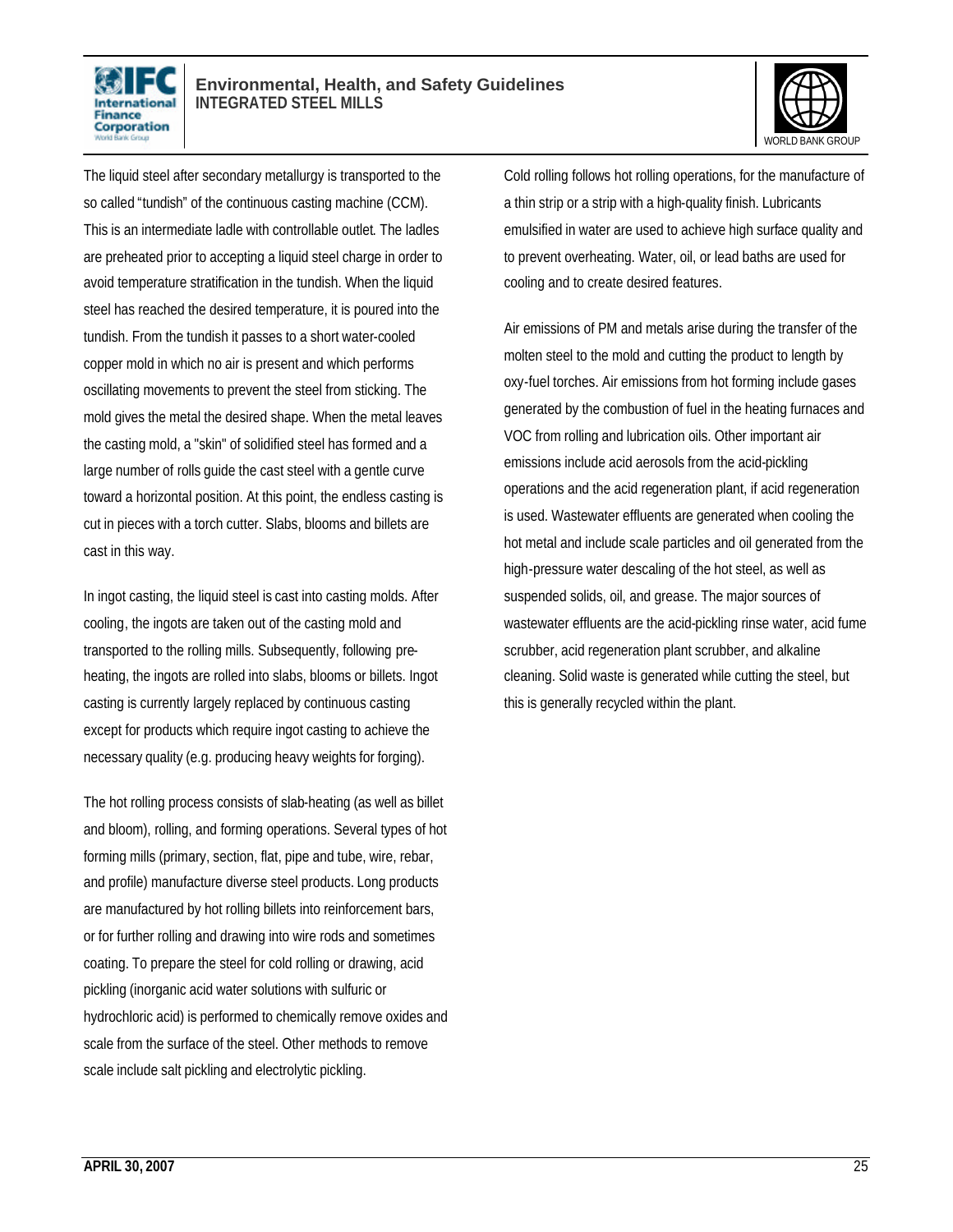